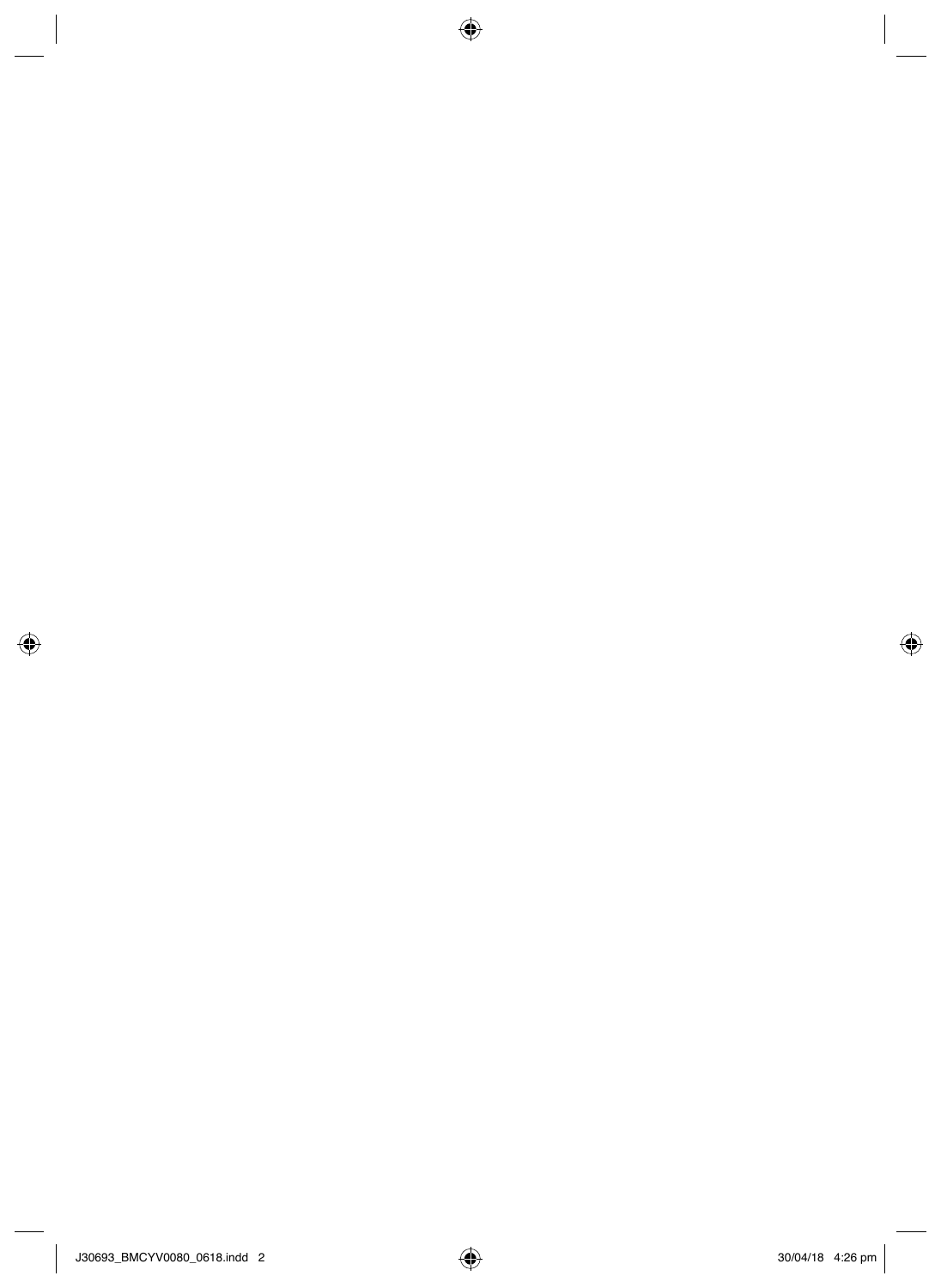# Motor Claims Helpline from Aviva Important

- Please report all accidents to **us** immediately on 0800 678 999 so **we** can tell **you** what to do next and help resolve any claim.
- 24 hour assistance, 365 days a year:
- Following an accident/emergency  $\Box$
- $\Box$  To make a claim
- For glass breakage/damage
- For Breakdown Assistance (for **policyholders** who have purchased this cover)

For our joint protection telephone calls may be recorded and/or monitored.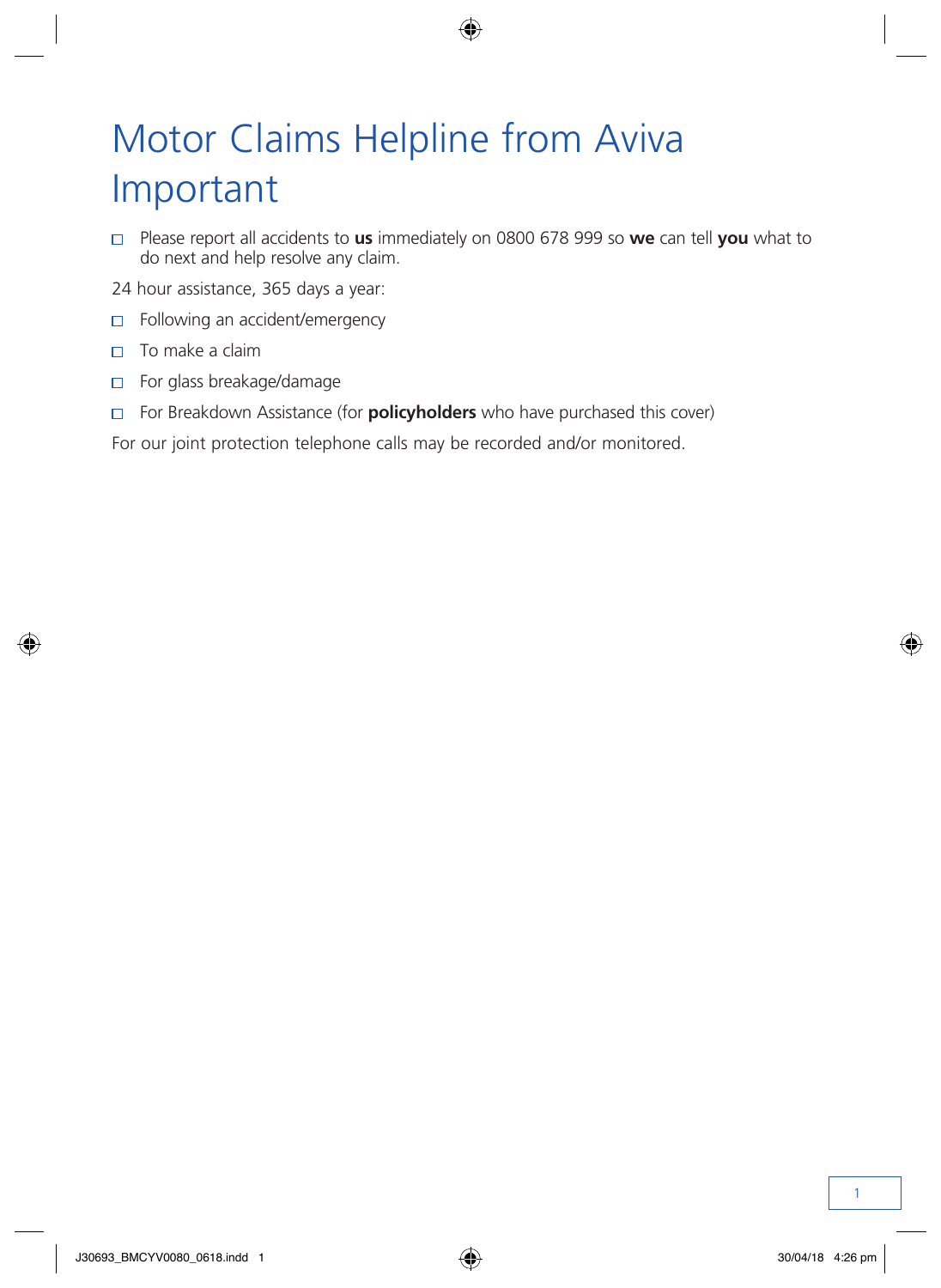### <span id="page-3-0"></span>Welcome

Thank you for choosing to insure with Aviva. This policy forms part of your legal contract with **us** and defines exactly what **you** are covered against. Please refer to your **schedule** for confirmation of the level of cover **you** have chosen. **You** now have access to a great package of benefits and our motor claims service which is available 24/7, 365 days a year.

#### **Aviva Motor Claims Helpline**

The Aviva motor claims helpline, 0800 678 999, offering help and assistance in Great Britain, Northern Ireland, the Channel Islands and the Isle of Man and operates 24 hours a day, 365 days a year.

It is designed to ensure any motoring problems **you** encounter are resolved swiftly and smoothly, keeping your motoring life as stress free as possible.

#### **If you need to claim**

Simply phone our motor claims helpline and an Incident Manager will record details of the incident **you** describe. They will be able to confirm:

- whether your policy covers **you** for the incident.
	- please report all accidents to **us** immediately so **we** can tell **you** what to do next and help resolve any claim.
	- immediate claim reporting also allows **us** to manage our costs which helps keep your premiums down.
	- if **you** receive any contact from another party in relation to your claim please re-direct this to **us** and **we** will handle it on your behalf.
- any **excess** that **you** will have to pay.
- $\Box$  all the steps involved in the process of making a claim.

**You** will receive confirmation of your reported claim, all the administration at first notification is completed by **us** and **you** don't have the hassle of completing your own claim form.

#### **If you are involved in an accident**

Telephone our motor claims helpline and if the incident is covered **we** will arrange for:

- **your vehicle** to be recovered.
- a safe passage home or completion of **your vehicle** journey for **you** and your passengers.

If the incident is not covered under your policy **we** can still arrange to assist **you**. However, a charge will be made.

If **you** have selected Breakdown Assistance cover as indicated on your **schedule** and **you** require Breakdown Assistance, again call our motor claims helpline and **we** will arrange for RAC to be with **you** as soon as possible.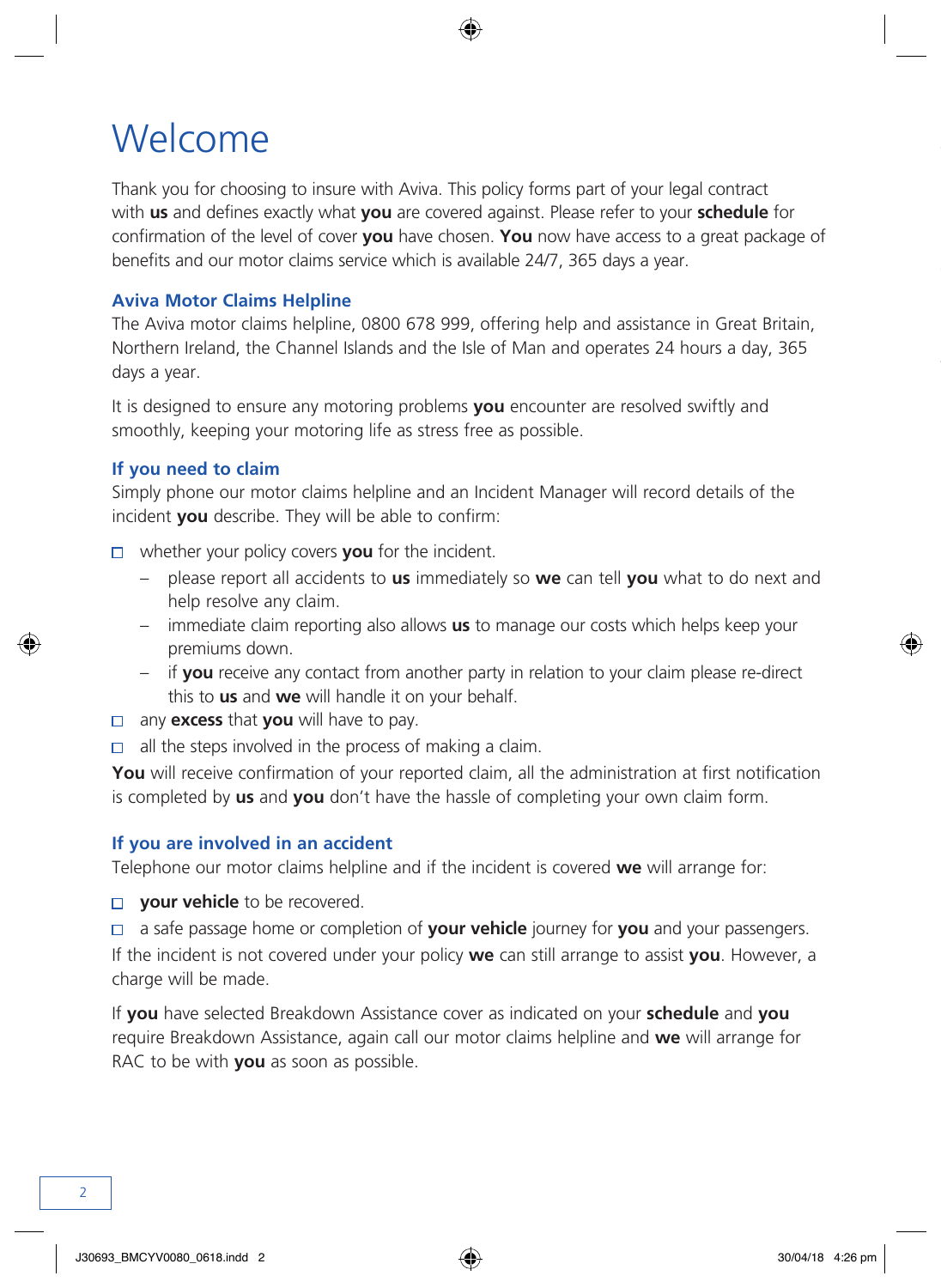#### **Important**

When telephoning our motor claims helpline, please try to have your policy number ready (as shown on your **schedule**). This will enable your Incident Manager to find your records quickly and provide the level of service that **you** expect. For our joint protection telephone calls may be recorded and/or monitored.

#### **Additional Covers**

- □ Breakdown Assistance
- Replacement Van Cover

#### **Customers with Disabilities**

This policy and other associated documentation are also available in large print, audio and Braille. If **you** require any of these formats please contact your insurance adviser.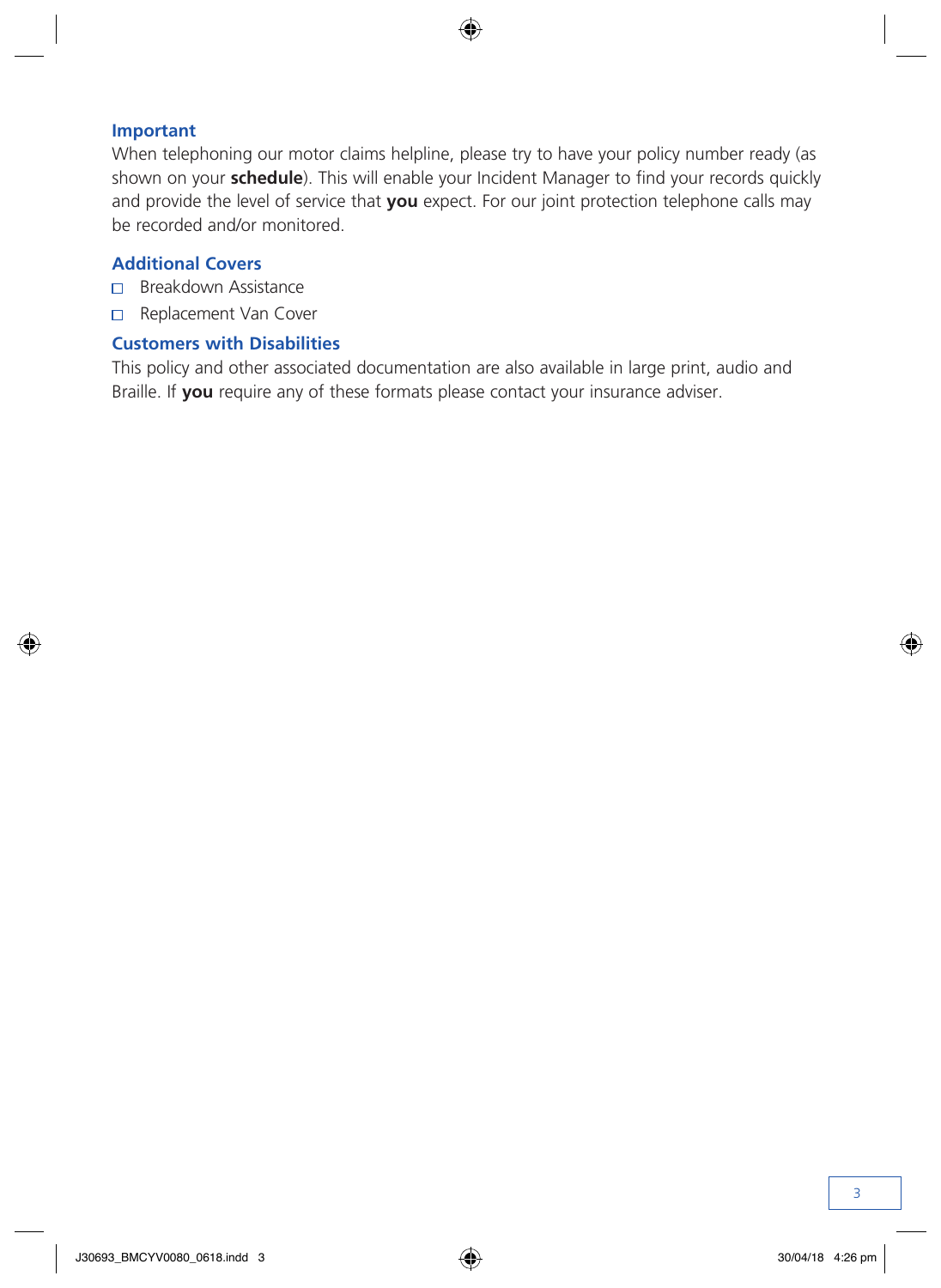# <span id="page-5-0"></span>Your Van from Aviva

### **Contents**

|                                   | Page |
|-----------------------------------|------|
| Welcome                           | 2    |
| Contract                          | 7    |
| Definitions                       | 9    |
| Cover summary                     | 12   |
| Loss of or damage to your vehicle | 13   |
| Your liability                    | 16   |
| Injury to you or your partner     | 20   |
| Medical expenses                  | 20   |
| Personal belongings               | 21   |
| Emergency treatment               | 21   |
| No claim discount                 | 22   |
| Glass                             | 23   |
| Continental use                   | 23   |
| Replacement locks                 | 24   |
| Breakdown assistance              | 24   |
| Replacement van cover             | 32   |
| General exclusions                | 33   |
| General conditions                | 35   |
| Our promise of service            | 39   |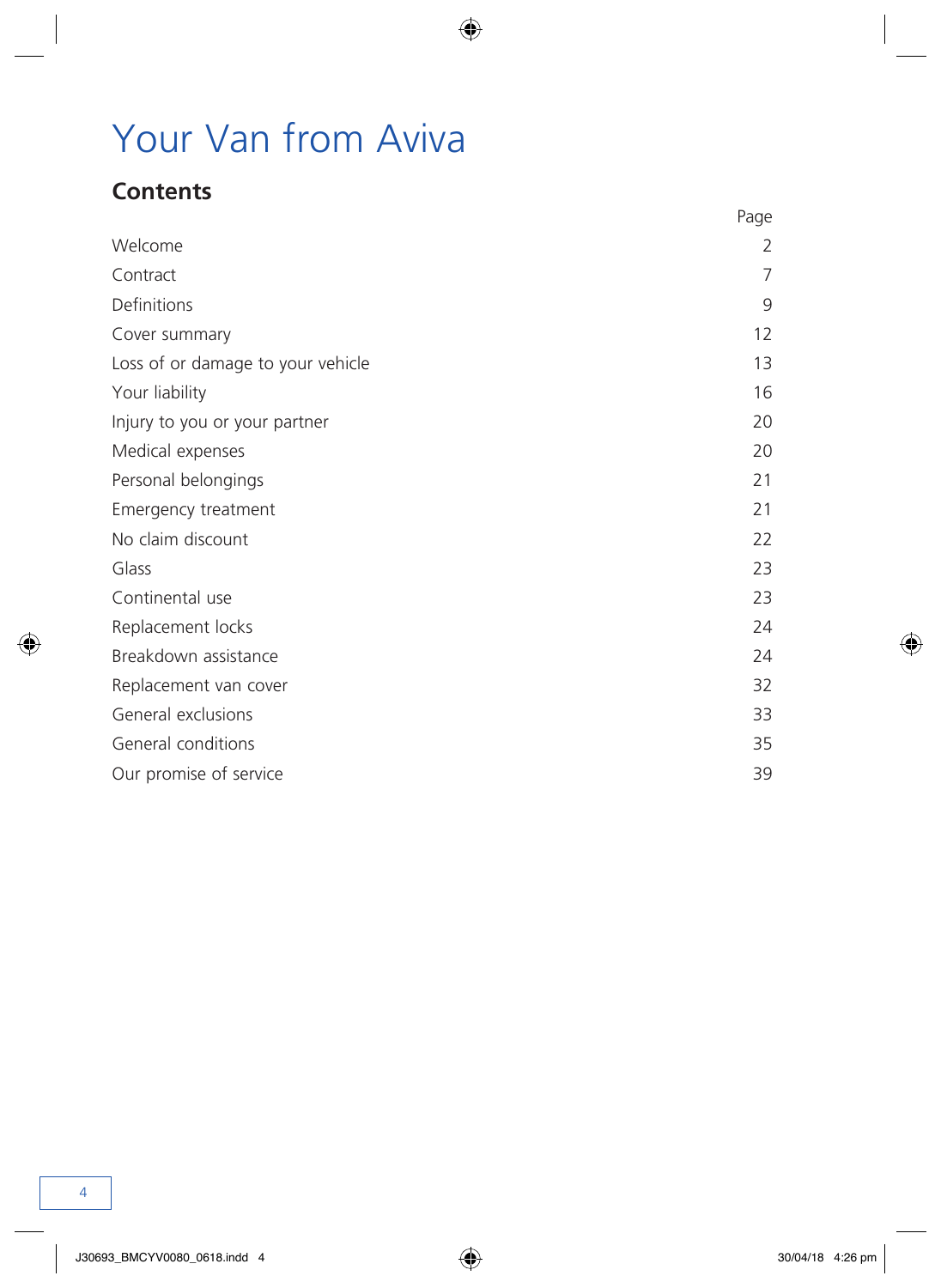# Your Aviva policy

Wherever words or phrases appear in **bold** in this policy, they will have the meanings described in the Definitions section starting on page 9, unless otherwise shown for any policy section.

This policy booklet forms part of your legal contract with **us** and explains exactly what cover is provided. Your **schedule** shows the level of cover **you** have chosen.

### Choice of law

The law of England and Wales will apply to this contract unless:

- **You** and **we** agree otherwise; or
- At the date of the contract **you** are a resident of (or, in the case of a business, the registered office or principal place of business is situated in) Scotland, Northern Ireland, the Channel Islands or the Isle of Man, in which case (in the absence of agreement to the contrary) the law of that country will apply.

### Use of language

Unless otherwise agreed, the contractual terms and conditions and other information relating to this contract will be in English.

### Your cancellation rights

**You** have a statutory right to cancel your policy within 14 days from the day of purchase or renewal of the contract or the day on which **you** receive the policy or renewal documentation, whichever is the later.

If **you** wish to cancel and the insurance cover has not yet commenced, **you** will be entitled to a full refund of the premium paid.

Alternatively, if **you** wish to cancel and the insurance cover has already commenced, **you** will be entitled to a refund of the premium paid, less a proportionate deduction for the time **we** have provided cover.

To cancel, please contact your insurance adviser at the address shown on your **schedule**.

If **you** do not exercise your right to cancel your policy, it will continue in force and **you** will be required to pay the premium. For your cancellation rights outside the statutory cooling off period, please refer to the General Conditions section of this policy booklet.

### Administration charge

We reserve the right to apply an administration charge of £10 (plus Insurance Premium Tax where applicable) for any adjustments **you** make to your policy.

### Additional covers – refund of premiums

If **you** have purchased additional cover options with this policy, a refund may not be available on those additional covers unless your insurance has not commenced, or **you** remove these or cancel within the 14 day cancellation period.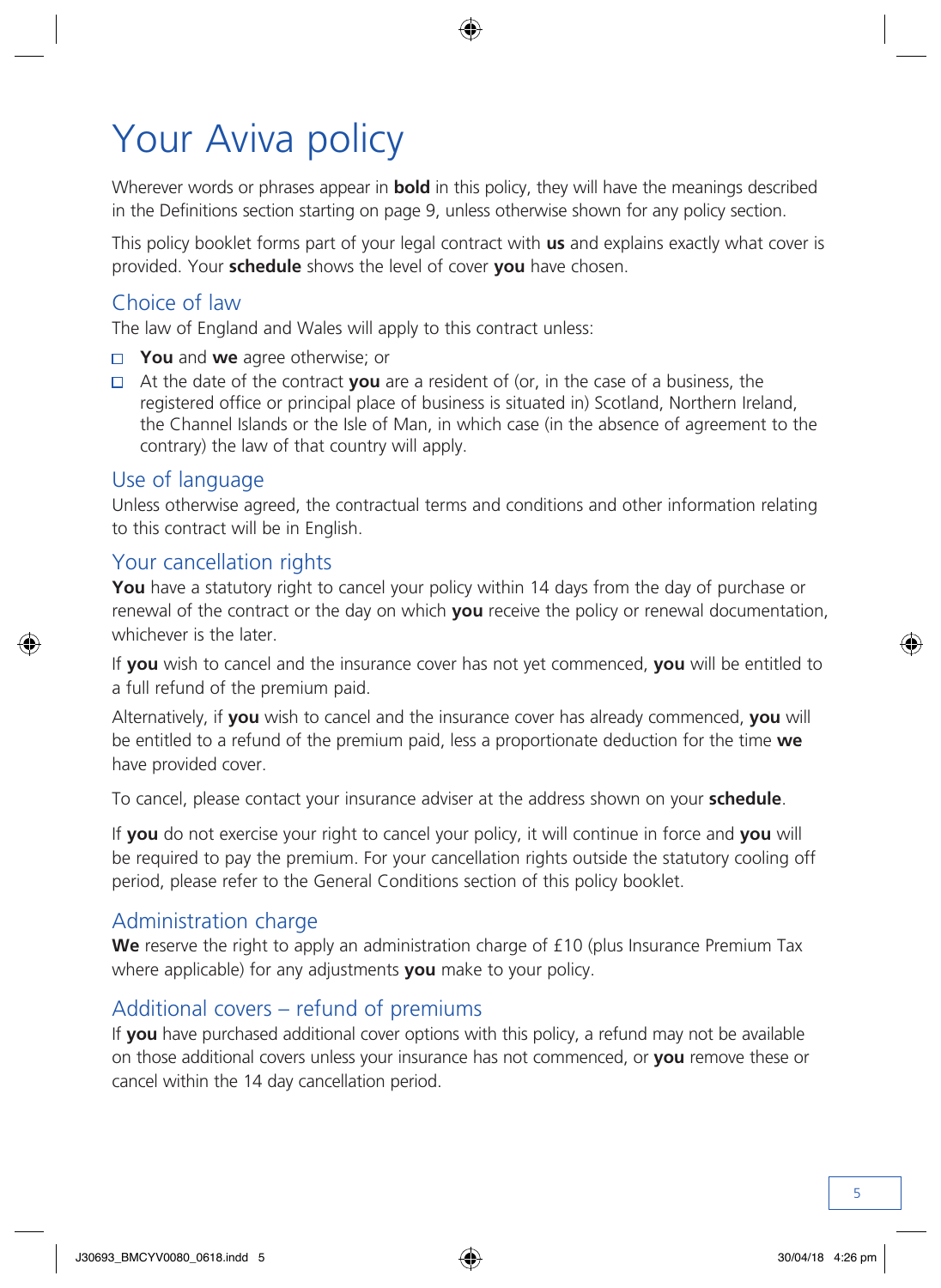### Financial Services Compensation Scheme

**We** are members of the Financial Services Compensation Scheme (FSCS). **You** may be entitled to compensation from this scheme if **we** cannot meet our obligations, depending on the type of insurance and the circumstances of your claim.

Further information about the scheme is available from the FSCS website www.fscs.org.uk.

### Telephone Call Recording

For our joint protection telephone calls may be recorded and/or monitored.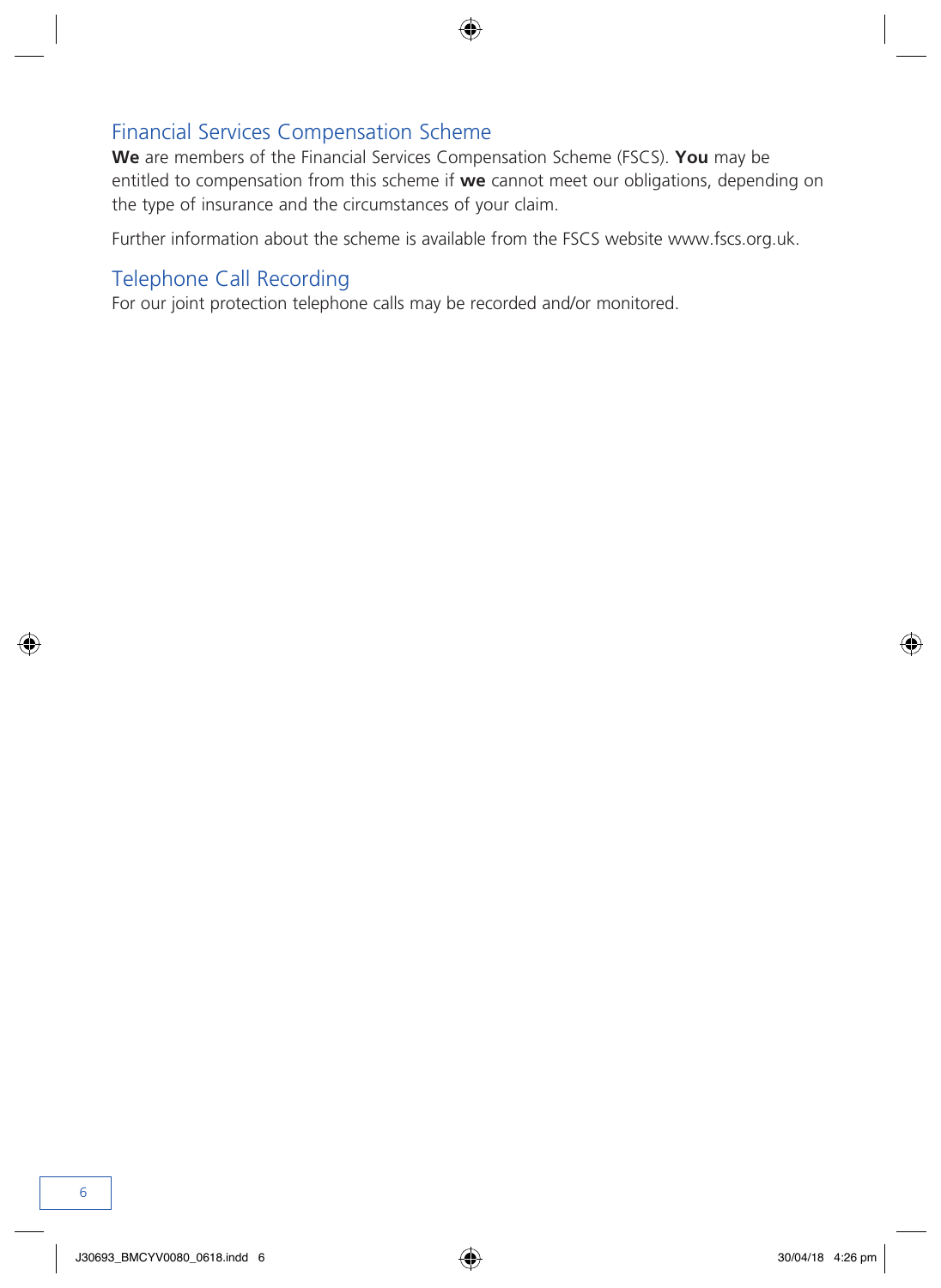# Contract of Insurance and Information and Changes we need to know about

### The contract of insurance

This policy is a contract of insurance between the **policyholder** and **us**. The **policyholder** enters into a contract with **us** when they agree to take out the policy on the terms and conditions **we** have offered and to pay the premium. It is the **policyholder's** responsibility to ensure that all **persons insured** are aware of the terms of this policy.

The following elements form the contract of insurance; please read them and keep them safe:

- **Policy booklet.**
- Information contained on your application and/or statement of fact document issued by **us**.
- **Schedule.**
- Any **clauses** endorsed on this policy, as set out on your **schedule**.
- **Certificate of motor insurance.**
- Any changes to your insurance policy contained in notices issued by **us** at renewal.
- The information under the heading "Important Information" which **we** provide to **you** when **you** take out or renew your policy.

In return for paying your premium, **we** will provide the cover shown on your **schedule** under the terms and conditions of this policy booklet during the **period of insurance**. Any changes agreed during the **period of insurance** will be treated as a continuation of the contract of insurance.

Our provision of insurance under this policy is conditional upon all persons who seek to benefit under this policy observing and fulfilling the terms, provisions, conditions and **clauses** of this policy.

### Renewal of the contract of insurance

Each renewal of the policy represents a new contract of insurance.

- (i) For existing customers who pay monthly by direct debit to Aviva the **policyholder** enters into a new contract of insurance with **us** commencing on the cover start date shown on your renewal **schedule**.
- (ii) For existing customers who pay annually or monthly, other than as set out in paragraph (i) above, the **policyholder** enters into a new contract of insurance with **us** commencing on the date when the **policyholder** agrees to renew the policy and to pay the premium. **Persons insured** will be covered for the **period of insurance** shown on your renewal **schedule**.

### Information and changes we need to know about

**You** must take reasonable care to provide complete and accurate answers to the questions **we** ask when **you** take out, make changes to, and renew your policy.

Please tell your insurance adviser immediately to let us know if there are any changes to the information set out in the statement of fact, **certificate of motor insurance** or on **your**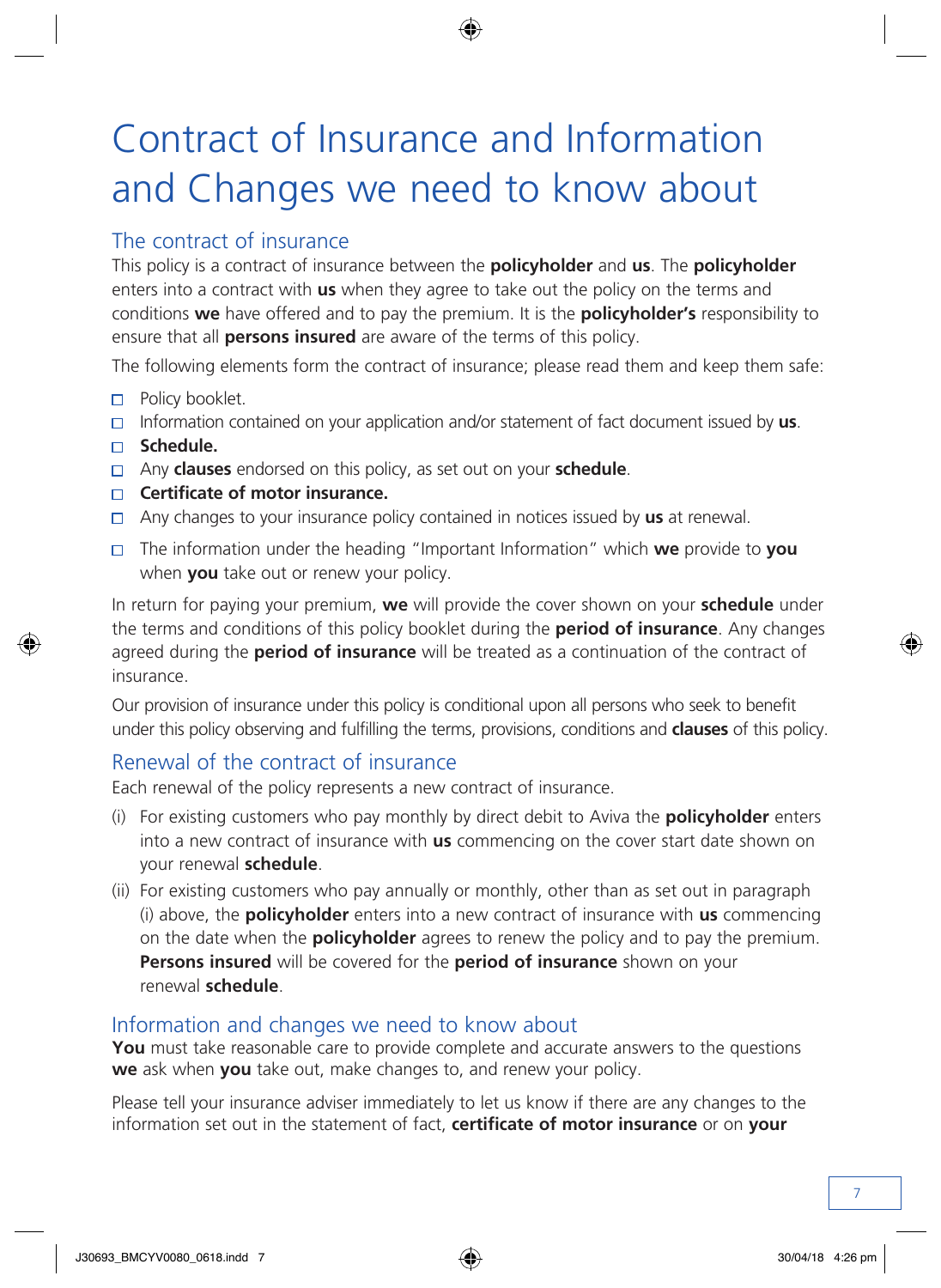**schedule**. **You** must also tell your insurance adviser immediately to let us know about the following changes:

- **you** change **your vehicle**
- **you** modify **your vehicle**
- $\Box$  the addition of drivers
- how **you** use **your vehicle** (e.g. change from social domestic and pleasure to business use)
- **you** wish to increase your cover (e.g. change from third party only to comprehensive)
- **you** sell **your vehicle**
- the address where **you** normally keep **your vehicle**
- □ if **you**, or anyone covered by this policy changes jobs, including part time
- **D you** or any driver of **your vehicle** is convicted of a motoring offence (including fixed penalty offences)
- **D you** or any driver of **your vehicle** suffers any physical or mental impairment that must be notified to the Driver and Vehicle Licensing Agency (DVLA) or the Driver and Vehicle Licencing Agency Northern Ireland (DVLANI).

If **you** are in any doubt, please contact your insurance adviser.

When **we** are notified of a change, **we** will tell your insurance adviser if this affects your policy, for example whether **we** are able to accept the change and if so, whether the change will result in revised terms and/or premium being applied to your policy.

If the information provided by **you** is not complete and accurate:

- **we** may cancel your policy and refuse to pay any claim, or
- **we** may not pay any claim in full, or
- **we** may revise the premium and/or change the compulsory **excess**, or
- $\Box$  the extent of the cover may be affected.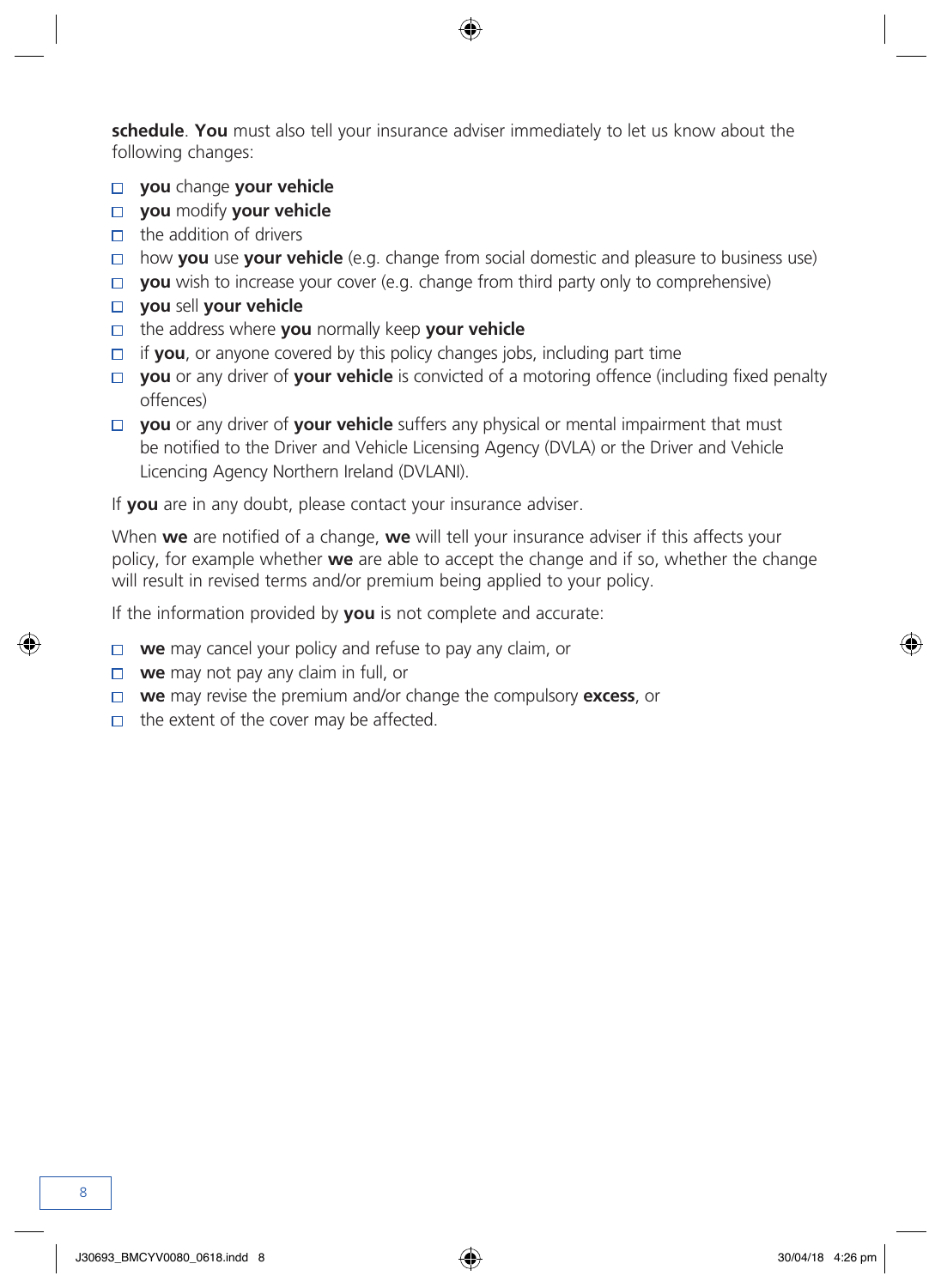# <span id="page-10-0"></span>**Definitions**

Wherever the following words or phrases appear in **bold** in this policy booklet, they will have the meanings described below:

#### **Accessories**

Parts of **your vehicle** which are not directly related to how it works as a vehicle. This includes audio equipment, multi-media equipment, communication equipment, personal computers, cameras, satellite navigation and radar detection systems providing they are permanently fitted to **your vehicle** and have no independent power source.

#### **Approved Repairer**

A facility approved by **us** for the repair, damage assessment and/or storage of **your vehicle**.

#### **Certificate of motor insurance**

The current document that proves **you** have the motor insurance required by the **Road Traffic Acts** to use **your vehicle** on a road or other public place. It shows who can drive **your vehicle** and what **you** can use it for.

The certificate of motor insurance does not show the cover provided.

#### **Clause**

Changes in the terms of your policy. These are shown on your **schedule**.

#### **Excess**

The amount **you** must pay towards any claim.

#### **Fire**

Fire, self-ignition, lightning and explosion.

#### **Green Card**

A document required by certain non-EU countries to provide proof of the minimum compulsory insurance cover required by law to drive in that country.

#### **Hazardous locations**

- Power stations
- $\neg$  Nuclear installations or establishments
- $\Box$  Refineries, bulk storage or production premises in the oil, gas or chemical industries
- $\Box$  Bulk storage or production premises in the explosive, ammunition or pyrotechnic industries
- $\Box$  Ministry of Defence premises
- $\Box$  Military bases
- $\Box$  Rail trackside
- $\Box$  Any other rail property to which the public do not have lawful access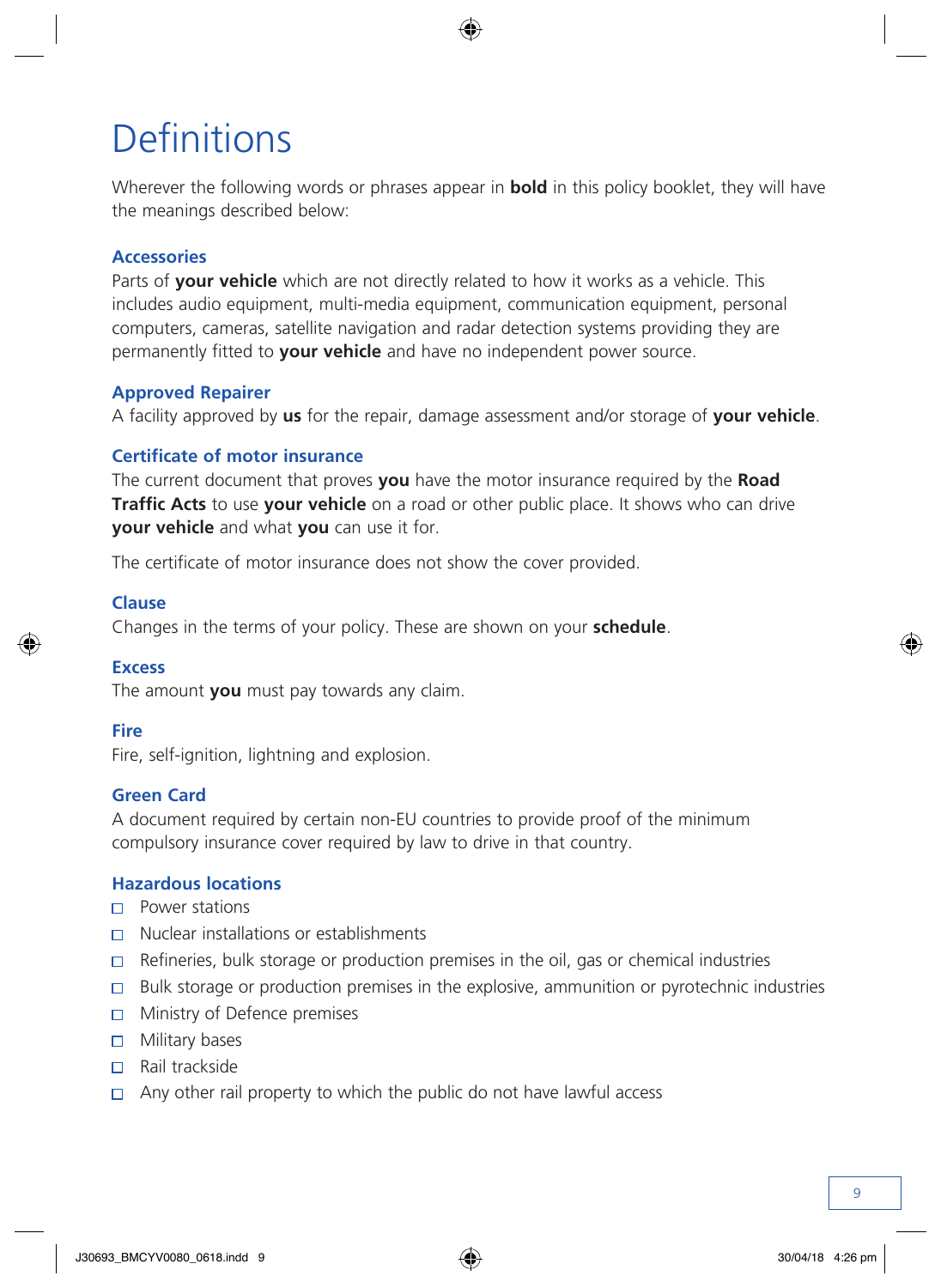#### **High category hazardous goods**

Any substance within the following United Nations Hazard Classes:

- $\Box$  1: Explosives
- □ 5.2: Organic peroxides
- 6.1: Toxic substances
- 6.2: Infectious substances
- □ 7: Radioactive materials

#### **Ignition keys**

Any key, device or code used to secure, gain access to and enable **your vehicle** to be started and driven.

#### **Loss of any limb**

Severance at or above the wrist or ankle, or the total and permanent loss of use of a hand, arm, foot or leg.

#### **Market value**

The cost of replacing **your vehicle** with one of the same make, model, specification and condition.

#### **Period of insurance**

The period of time covered by this policy, as shown on your **schedule** or until cancelled. Each renewal represents the start of a new period of insurance.

#### **Person insured/named driver**

Person nominated by **you** as being a user (but not the main user) of any motor vehicle insured under this policy as described on your **schedule**, providing the **certificate of motor insurance** allows that person to drive **your vehicle**.

#### **Personal belongings**

Personal property within **your vehicle.** This includes portable audio equipment, multi media equipment, communication equipment, personal computers, cameras, satellite navigation and radar detection systems not permanently fitted to **your vehicle**.

#### **Repair quality**

Bodywork repairs, paint repairs and workmanship (the work carried out by skilled technicians) on repairs to **your vehicle** by our **approved repairer**.

#### **Road Traffic Acts**

Any Acts, Laws or Regulations which govern the driving or use of any motor vehicle in Great Britain, Northern Ireland, the Channel Islands and the Isle of Man.

#### **Schedule**

The document which gives details of the cover provided.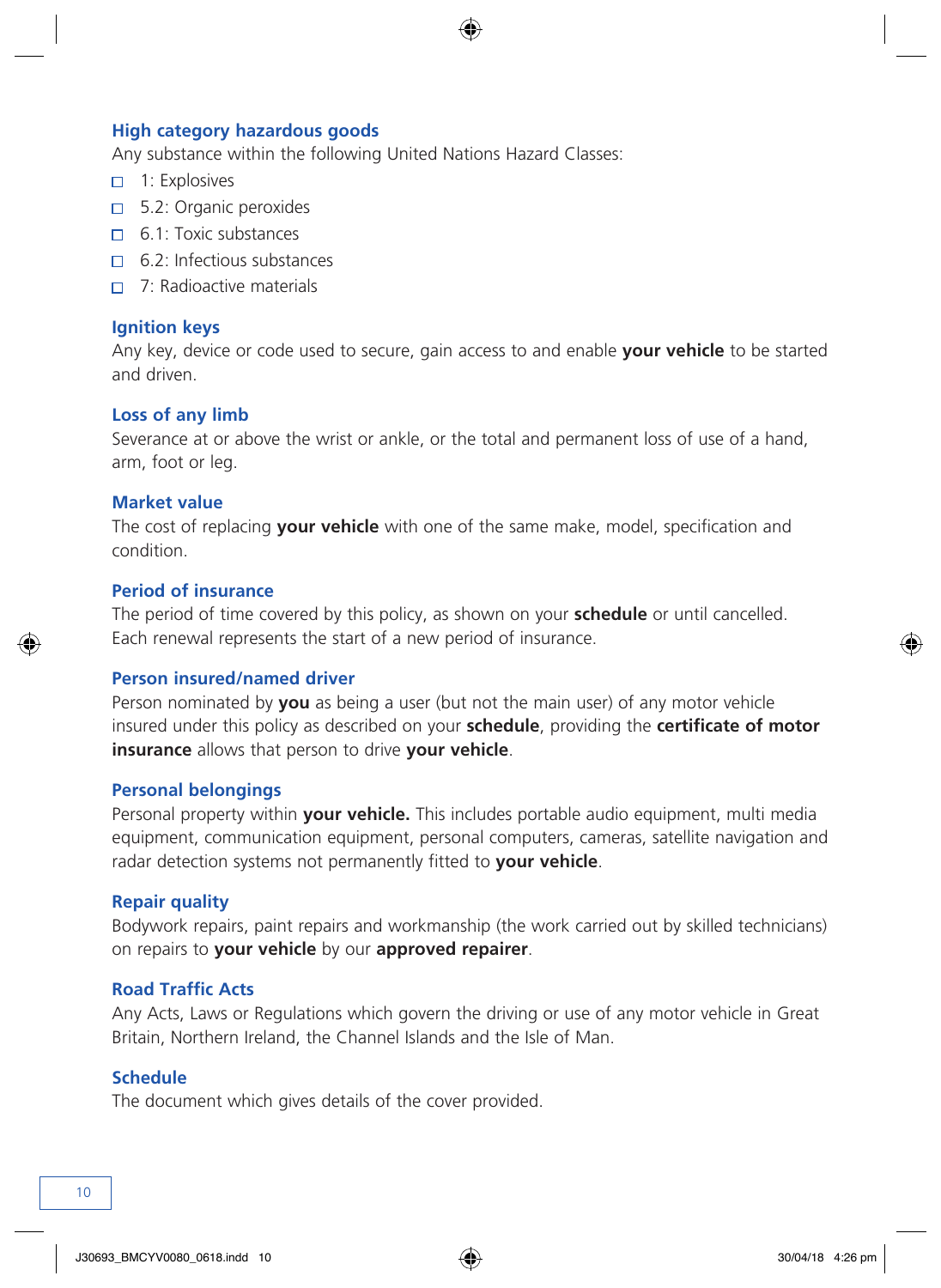#### **Territorial limits**

Great Britain, Northern Ireland, the Republic of Ireland, the Channel Islands and the Isle of Man.

#### **Theft**

Theft, attempted theft, or taking **your vehicle** without your consent.

#### **The insurer/we/us**

Aviva Insurance Limited except where otherwise shown for any policy section.

#### **Trailer**

Any drawbar trailer or semi-trailer.

#### **You/the insured/policyholder**

The policyholder named on your **schedule**.

#### **Your partner**

The husband or wife, or the domestic or civil partner of the **policyholder** living at the same address as the **policyholder** and sharing financial responsibilities. This does not include any business partners or associates.

#### **Your vehicle**

Any motor vehicle not exceeding 3.5 tonnes gross vehicle weight described on your **schedule** and any other motor vehicle for which details have been supplied to **us** and a **certificate of motor insurance** bearing the registration mark of that motor vehicle has been delivered to **you** in accordance with the Road Traffic Acts and remains effective.

Any motor vehicle not exceeding 3.5 tonnes gross vehicle weight loaned to **you** or a permitted driver shown on your **certificate of motor insurance** by a supplier **we** have nominated following a claim under the policy (applicable to Comprehensive cover only).

Any motor vehicle not exceeding 3.5 tonnes gross vehicle weight loaned to **you** or a permitted driver shown on your **certificate of motor insurance** for up to seven days by a garage, motor engineer or vehicle repairer while the motor vehicle described on your **schedule** is being either serviced, repaired or having an MOT test (applicable to Comprehensive cover only).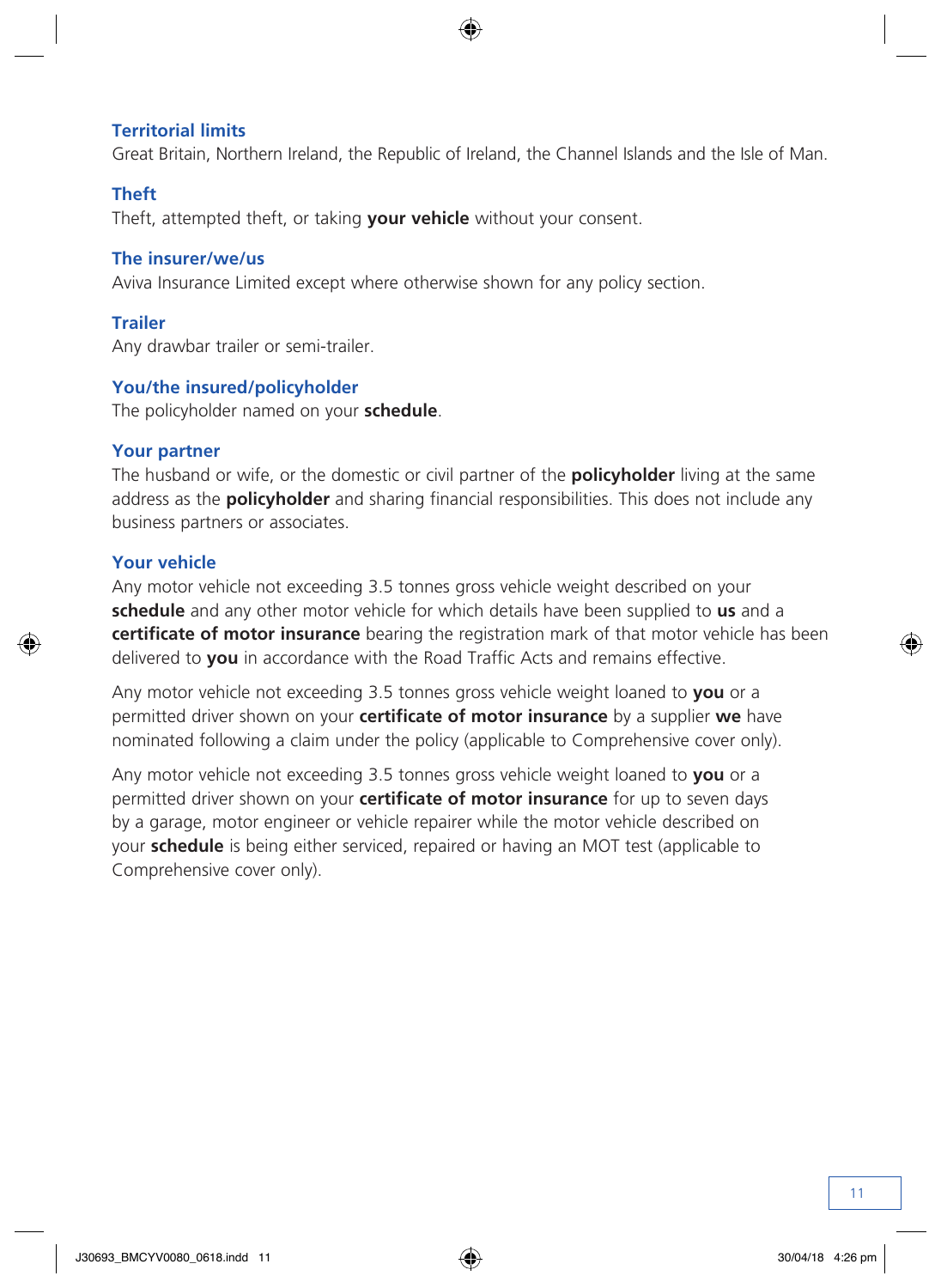# <span id="page-13-0"></span>Cover summary

|            | <b>Cover</b>                                                      | <b>Comprehensive</b> | <b>Third Party</b><br><b>Fire and</b><br><b>Theft</b> | <b>Third</b><br>Party<br>Only | Page<br><b>No</b> |
|------------|-------------------------------------------------------------------|----------------------|-------------------------------------------------------|-------------------------------|-------------------|
| Section 1  | Loss of or damage to your vehicle                                 | ✓                    | Fire and<br>Theft Only                                | X                             | 13                |
|            | Vehicle recovery in the event of an<br>accident or fire and theft |                      | Fire and<br>Theft Only                                | X                             | 13                |
|            | Repair Guarantee                                                  | V                    | Fire and<br>Theft Only                                | Х                             | 14                |
|            | New vehicle replacement                                           | V                    | Х                                                     | Х                             | 14                |
|            | Uninsured driver promise                                          | $\checkmark$         | Х                                                     | X                             | 15                |
|            | Your liability                                                    | $\checkmark$         | V                                                     | V                             | 16                |
|            | Liability of other persons driving or<br>using your car           | V                    | ✓                                                     | ✔                             | 16                |
|            | Legal personal representatives                                    | V                    | V                                                     | V                             | 17                |
| Section 2  | Legal costs                                                       | ✓                    | ✓                                                     | ✓                             | 17                |
|            | Cross liability and applications<br>of limits                     | ✓                    | ✔                                                     | $\checkmark$                  | 17                |
|            | Duty of care - driving at work,<br>legal costs                    | ✔                    | ✔                                                     | ✔                             | 17                |
| Section 3  | Injury to you or your partner                                     | V                    | Х                                                     | x                             | 20                |
| Section 4  | Medical expenses                                                  | V                    | Х                                                     | Х                             | 20                |
| Section 5  | Personal belongings                                               | V                    | Х                                                     | X                             | 21                |
| Section 6  | Emergency treatment                                               | $\checkmark$         | $\overline{\mathbf{v}}$                               | $\mathbf{v}$                  | 21                |
| Section 7  | No claim discount                                                 | $\checkmark$         | V                                                     | $\mathbf v$                   | 22                |
| Section 8  | Glass                                                             | V                    | Х                                                     | Х                             | 23                |
| Section 9  | Continental use - compulsory<br>insurance requirements            | ✓                    | ✓                                                     | V                             | 23                |
| Section 10 | Replacement locks                                                 | $\boldsymbol{\nu}$   | Х                                                     | Х                             | 24                |
| Section 11 | Breakdown assistance                                              | optional             | Х                                                     | x                             | 24                |
| Section 12 | Replacement van cover                                             | optional             | optional                                              | X                             | 32                |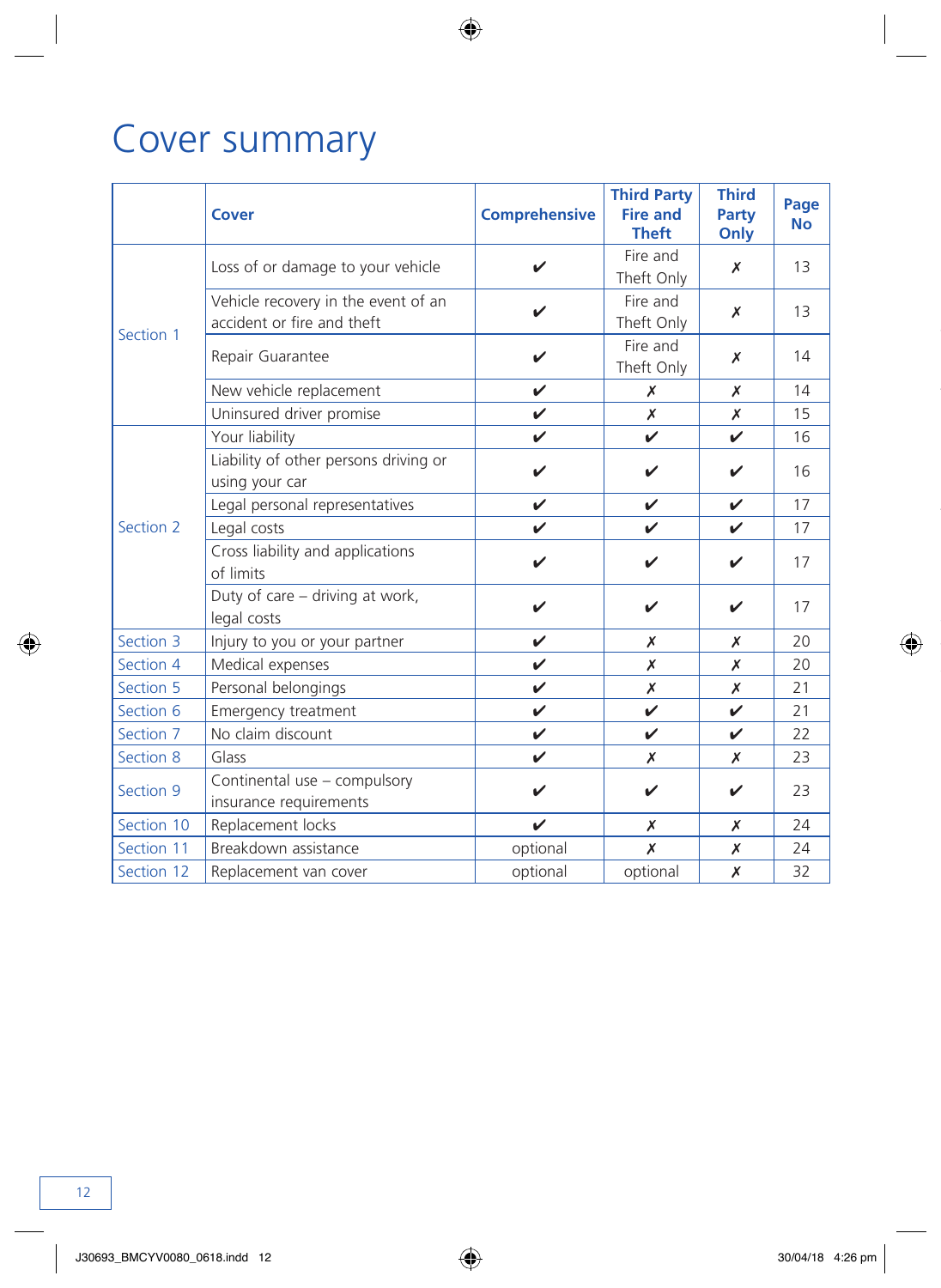#### <span id="page-14-0"></span>**Loss of or damage to your vehicle**

If **your vehicle** is lost, stolen or damaged, **we** will:

- repair **your vehicle** unless **you** notify **us** that **you** want **us** to pay someone else to repair it, or
- replace **your vehicle**, or
- pay **you** a cash amount equal to the loss or damage.

**We** may decide to use suitable parts or **accessories** not supplied by the original manufacturer.

The same cover applies to:

#### **accessories**.

 spare parts and components for **your vehicle** while these are in or on **your vehicle** or while in your private garage.

The most **we** will pay will be the **market value** of **your vehicle** at the time of the loss. If **we** know that **your vehicle** is still being paid for under a hire purchase or leasing agreement, **we** will pay any claim to the owner described in that agreement. Our liability under this section will then end for that claim.

#### **Vehicle recovery in the event of an accident or fire or theft**

Within the **territorial limits we** can arrange for the protection and removal of **your vehicle**. In the event of an incident please ring our motor claims helpline and **we** will arrange for the following:

- $\Box$  Someone to come out and help. If **your vehicle** cannot be made roadworthy immediately it will be taken to our nearest **approved repairer**. This rescue service also applies if **you**  have an accident in the Republic of Ireland (call 1800 535005).
- □ Your vehicle can be taken to a repairer of your choice if this is nearer, but this may lead to delays in arranging the repairs to **your vehicle**.
- $\Box$  Transport home or completion of journey for the driver and passengers.
- $\Box$  The onward transportation of any messages on your behalf.
- Delivery of **your vehicle** back to your address within the **territorial limits** after the repairs have been carried out.

In providing accident recovery assistance **we** will use our reasonable care and skill when providing the service. **We** can, however, cancel services or refuse to provide them if, in our opinion, the demands made are excessive, unreasonable or impractical.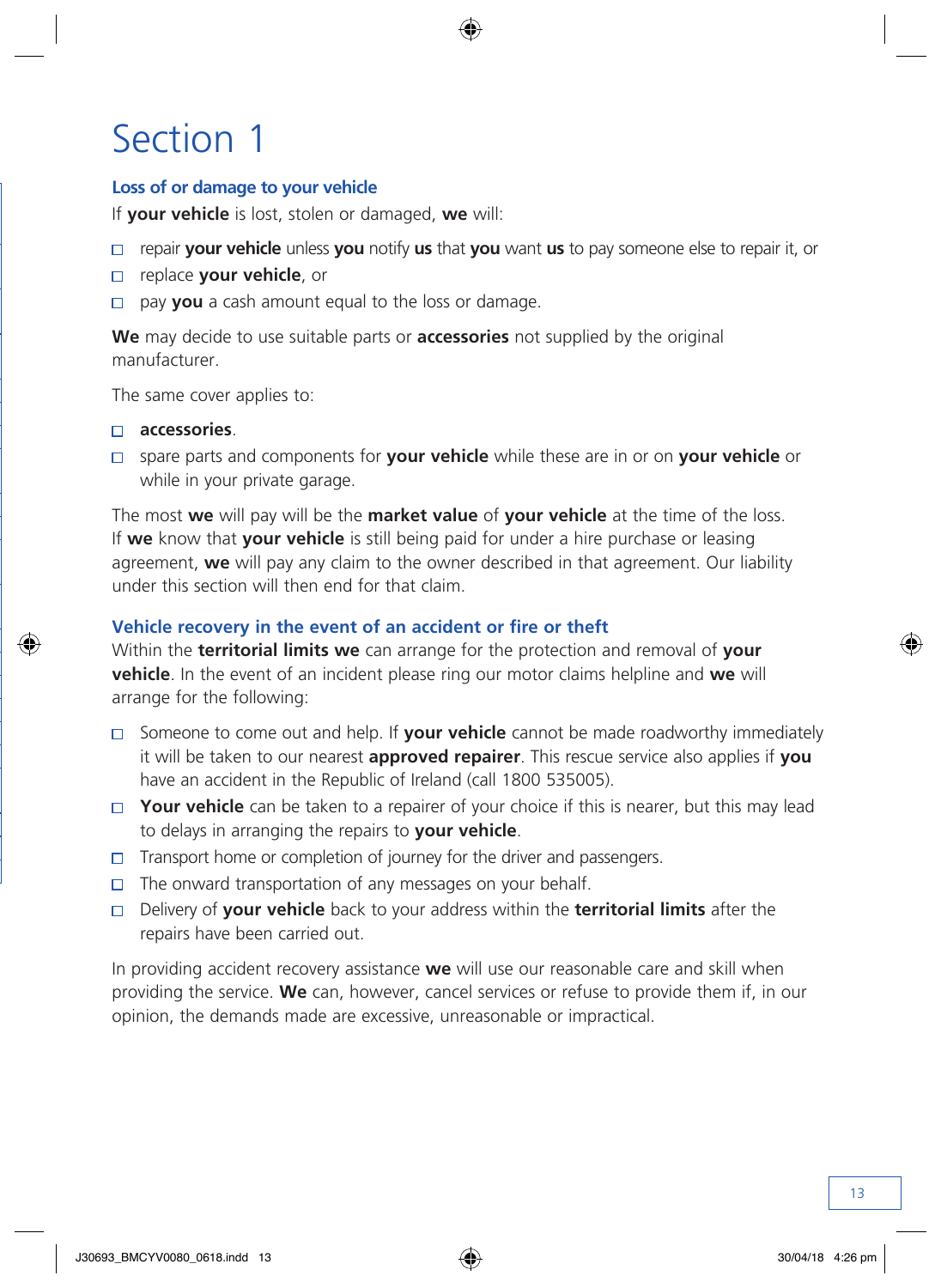#### **Repair Guarantee**

**We** will provide a lifetime guarantee on **repair quality** carried out on **your vehicle** by our **approved repairer** for as long as **your vehicle** is continuously insured with **us** by **you** and maintained in a roadworthy condition.

If a valid contract of insurance is no longer held with **us**, **we** will continue to guarantee the **repair quality** carried out on **your vehicle** by our **approved repairer** for a period of three years from the date of completion of the repairs or for the remainder of the original manufacturers warranty for **your vehicle** if greater than three years.

All parts fitted to **your vehicle** by our **approved repairer** will be covered for the duration of the guarantee provided by the part manufacturer/supplier.

#### **Exclusion to Repair Guarantee**

**We** will not pay for damage under the Repair Guarantee arising from deterioration and wear and tear or parts and component failures.

#### **New vehicle replacement**

**We** will replace **your vehicle** with a new vehicle of the same make, model and specification (if one is available in Great Britain, Northern Ireland, the Channel Islands and the Isle of Man) if, within six months of **you** or **your partner** buying **your vehicle** from new:

- $\Box$  any repair cost or damage in respect of any one claim covered by the policy is more than 60% of **your vehicle's** list price in Great Britain, Northern Ireland, the Channel Islands and the Isle of Man (including vehicle tax and VAT) when **your vehicle** was purchased, or
- **your vehicle** is stolen and not recovered.

**We** will only replace **your vehicle** if **you** or **your partner**:

- $\Box$  purchase it outright or buy it under a hire purchase agreement, or other type of agreement where ownership passes to **you** or **your partner** and the Financing Company agrees, and
- are the first registered keepers of **your vehicle** or are the second registered keepers of **your vehicle**, where **your vehicle** has been pre registered in the name of the manufacturer or supplying dealer, providing at the time of purchase by **you** or **your partner**, the mileage was less than 250 miles.

Important Note: If **you** or **your vehicle** do not meet the qualifying criteria set out, or **you** do not wish **us** to replace **your vehicle** with a new vehicle of the same make, model and specification, the most **we** will pay will be the **market value** of **your vehicle** at the time of loss or damage.

Vehicles sold as 'ex-demonstrators' and 'nearly new' do not qualify for replacement under this section.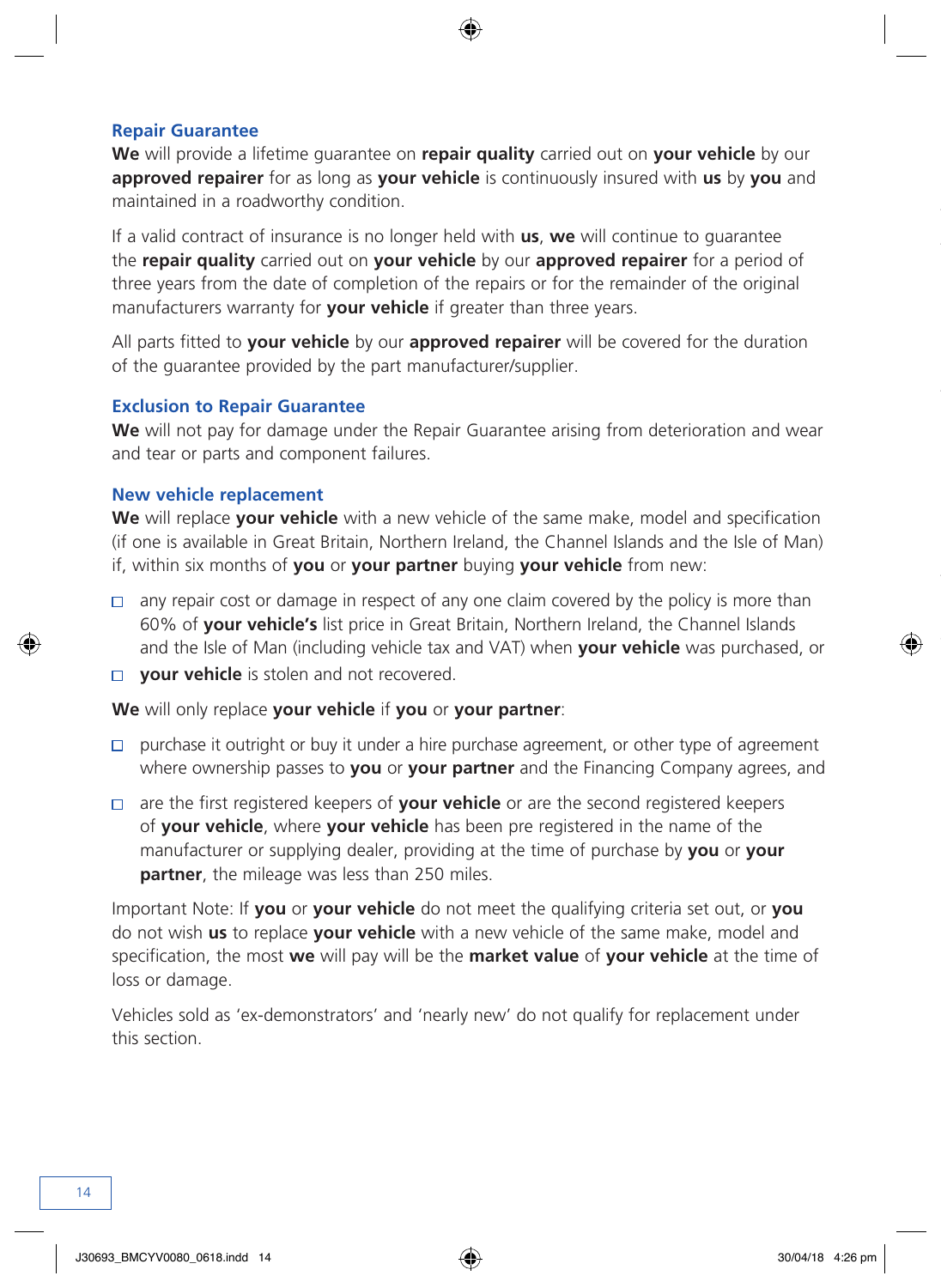#### **Excesses**

If **your vehicle** is lost, stolen or damaged, the **excess** must be paid, no matter how the loss or damage happened.

The **excess** applicable to accidental damage, **fire** and **theft** claims is £150.

The **excess** shown below will apply as well as any other **excess** for damage claims, while the person driving **your vehicle** is:

Excess amount

(a) Aged 20 or under **£300** 

(b) Aged 21 to 24 £200

The **excess** applied to glass claims can be found in Section 8 – Glass, of this policy booklet.

#### **Uninsured Driver Promise**

If the driver of **your vehicle** is involved in an accident caused by an uninsured driver, **we** will refund the amount of any **excess you** have had to pay. **We** must be provided with the:

- $\Box$  vehicle registration and the make/model of the other vehicle, and
- other vehicle's driver's details.

This promise only applies where the driver of **your vehicle** was not at fault for the accident.

#### **Exclusions to Section 1**

**We** will not pay for:

- (1) loss of use, wear and tear, deterioration, depreciation, or any loss or damage which happens gradually.
- (2) mechanical, electrical or electronic failure, breakdown or breakage.
- (3) computer and equipment failure or malfunction.
- (4) loss or damage arising from **theft** while:
	- (a) the **ignition keys** of **your vehicle** have been left in or on **your vehicle**.
	- (b) **your vehicle** has been left unattended with the engine running.
- (5) damage to tyres by braking or by punctures, cuts or bursts.
- (6) loss or damage directly occasioned by pressure waves caused by aircraft or other aerial devices travelling at sonic or supersonic speed.
- (7) loss of value following repair.
- (8) loss or damage arising from confiscation or requisition or destruction by or under order of any Government or Public or Local Authority.
- (9) where **your vehicle** is equipped for the cooking or heating of food or drink, loss or damage by **fire** caused directly or indirectly from use of the cooking or heating equipment.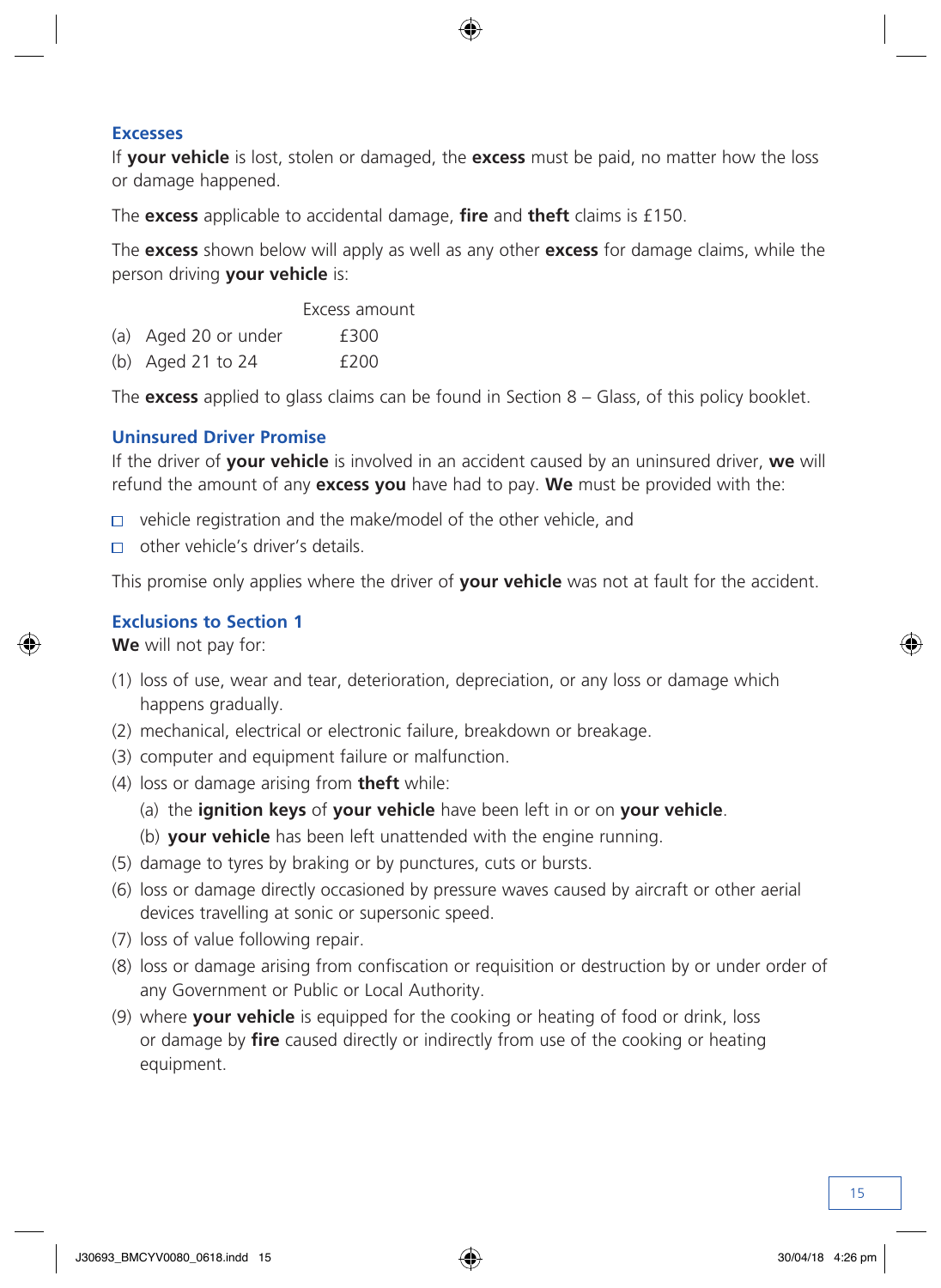### <span id="page-17-0"></span>**Your Liability**

**We** will insure **you** for all amounts which **you** may have to pay as a result of **you** being legally liable for an accident causing:

- (1) another person's death or injury
- (2) damage to another person's property up to a maximum of £2,000,000 for any one claim or all claims arising from any one incident caused by
	- (a) **your vehicle** including loading and unloading
	- (b) any **trailer** while it is being towed by **your vehicle**.

The amount payable under (2) above for damage to property is limited to  $£1,200,000$  while **your vehicle** is:

- (i) carrying any **high category hazardous goods**.
- (ii) being used or driven at any **hazardous locations** other than in an area designated for access or parking by the general public.

#### **Liability of other persons driving or using your vehicle**

Cover under this section will also apply on the same basis for the following persons:

- Any person **you** give permission to drive **your vehicle** provided that your **certificate of motor insurance** allows that person to drive **your vehicle**.
- Any person **you** give permission to use (but not drive) **your vehicle**, but only while using it for social, domestic and pleasure purposes.
- Any passenger travelling in or getting into or out of **your vehicle**.

#### **Insurance for the owner of the vehicle (leasing or contract hiring agreements)**

If **we** know **your vehicle** is the subject of a leasing or contract hire agreement between **you** and the owner of **your vehicle**, **we** will insure the owner in the same way that **we**  will insure **you** under this section if there is an accident while **your vehicle** is let, on hire or leased under the agreement, as long as **your vehicle** is:

- $\Box$  not being driven by the owner,
- $\Box$  not being driven by a person who is employed by the owner, or
- $\Box$  in the charge of but not being driven by the owner or any person who is employed by the owner, and
- $\Box$  the owner cannot claim under another policy, and
- $\Box$  the owner follows the terms, exclusions and conditions of this policy as far as they can.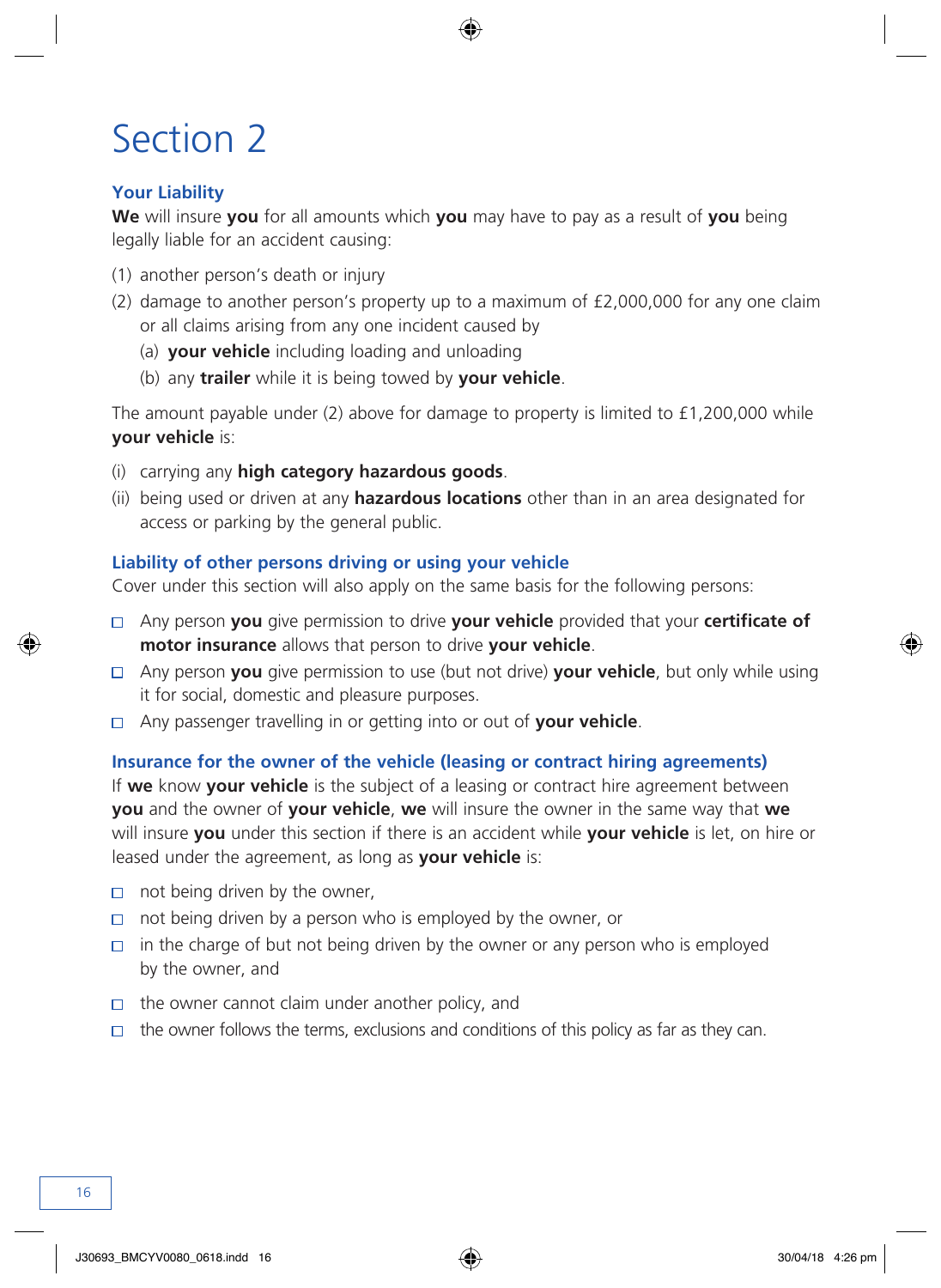#### **Legal personal representatives**

In the event of the death of anyone who is insured under this section **we** will protect his or her legal personal representatives against any liability that the deceased person had, which is covered by this section.

#### **Legal costs**

**We** will pay the fees and disbursements of any legal representative **we** agree to, to defend anyone **we** insure under this section, following any incident which is covered under this section:

- $\Box$  at a coroner's inquest.
- $\Box$  at a fatal accident inquiry.
- in any proceedings brought under the **Road Traffic Acts** or equivalent European Union legislation.

**We** will not pay representation for:

- a plea of mitigation (unless the offence **you** are charged with carries a custodial sentence).  $\Box$
- $\Box$  appeals.

#### **Cross liability and applications of limits**

Where there is more than one person or company covered within the terms of this policy, cover under this policy will apply as if each one had been issued with their own separate Aviva policy. However the most **we** will pay for all claims arising from one originating cause in respect of damage to another person's property will not exceed the amount shown in Section 2 – Your liability.

#### **Duty of Care – driving at work, legal costs**

**We** will pay:

- $\Box$  your legal fees and expenses incurred with our written consent for defending proceedings including appeals
- $\Box$  costs of prosecution awarded against the defendant arising from any health and safety inquiry or criminal proceedings for any breach of the:
	- Health and Safety at Work etc. Act 1974
	- Health and Safety at Work (Northern Ireland) Order 1978
	- Corporate Manslaughter and Corporate Homicide Act 2007

The limits of cover in respect of such legal fees, expenses and costs are:

- (a) Health and Safety at Work etc. Act 1974 and Health and Safety at Work (Northern Ireland) Order 1978 – £100,000
- (b) Corporate Manslaughter and Corporate Homicide Act 2007 Unlimited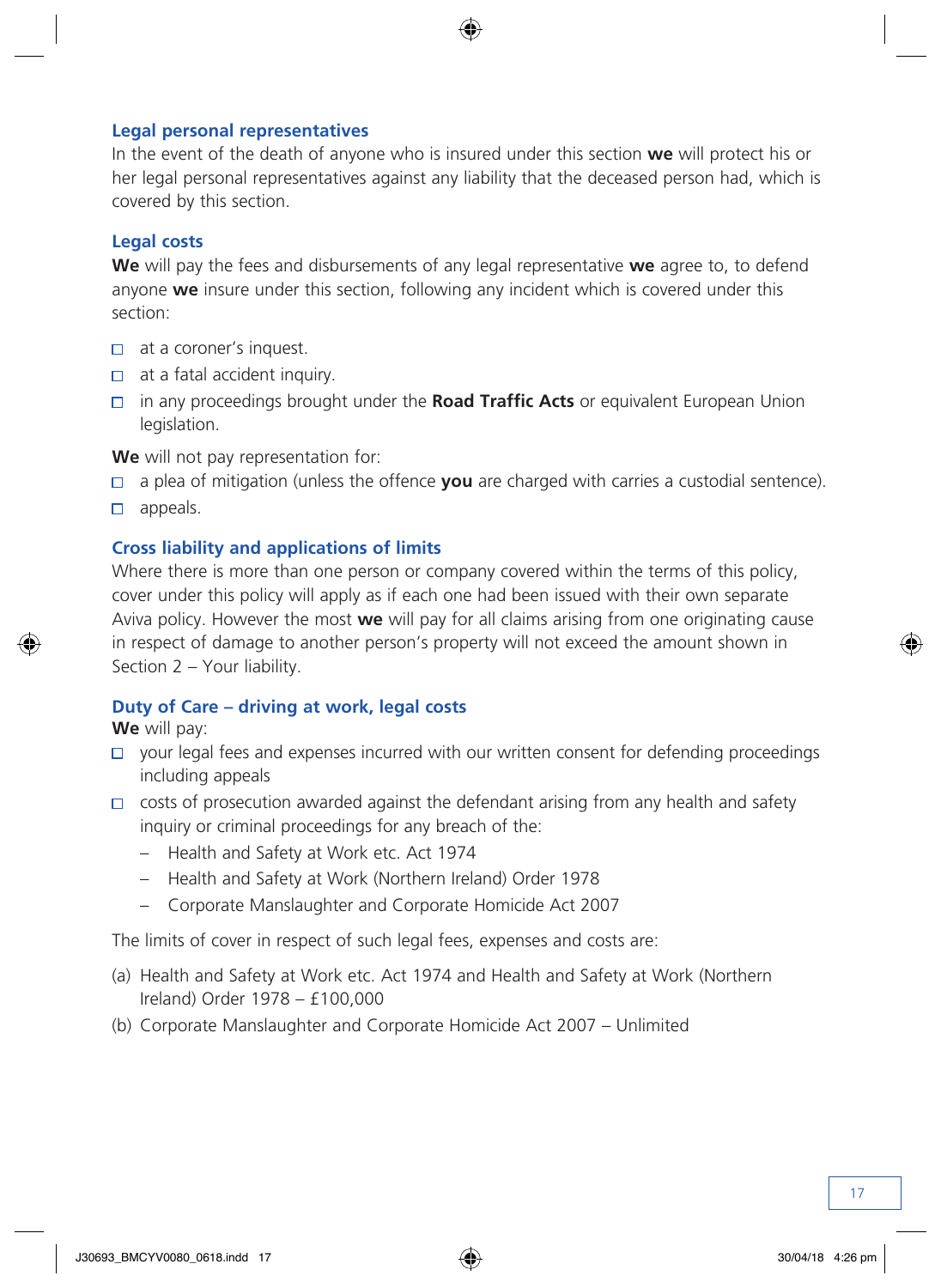**We** will not pay:

- (1) unless the proceedings relate to an actual or alleged act, omission or incident committed during the **period of insurance** within **the territorial limits** and in connection with the business.
- (2) unless the proceedings relate to an actual or alleged act, omission or incident arising from the ownership, possession or use by or on behalf of **you** of any motor vehicle or **trailer** in circumstances where compulsory insurance or security is required by the **Road Traffic Acts**.
- (3) in respect of proceedings which result from any deliberate act or omission by **you** or any **named driver**.
- (4) where cover is provided by another insurance policy.

#### **Exclusions to Section 2**

**We** will not pay for:

- (1) any claim if any **person insured** under this section does not keep to the terms and conditions of this policy. The cover will also not apply if the **person insured** can claim under another policy.
- (2) the death of, or injury to any employee of the **person insured** which arises out of, or in the course of, that employee's duties, unless **we** must provide cover under the **Road Traffic Acts**.
- (3) loss or damage to property that:
	- (a) belongs to or is in the care of any **person insured** who claims under this section, or
	- (b) is being carried in **your vehicle**.
- (4) damage to any motor vehicle covered by this section.
- (5) loss, damage, injury or death while any motor vehicle is being used on:
	- (a) that part of an aerodrome or airport used for aircraft taking off or landing,
	- (b) aircraft parking areas including service roads,
	- (c) ground equipment parking areas, or
	- (d) any parts of passenger terminals within the Customs examination area,
- unless **we** must provide cover under the **Road Traffic Acts**.
- (6) any consequence whatsoever which is the direct or indirect result of any of the following, or anything connected with any of the following, whether or not such consequence has been contributed to by any other cause or event, except to the extent that **we** are obliged by the **Road Traffic Acts** to provide insurance:
	- (a) Terrorism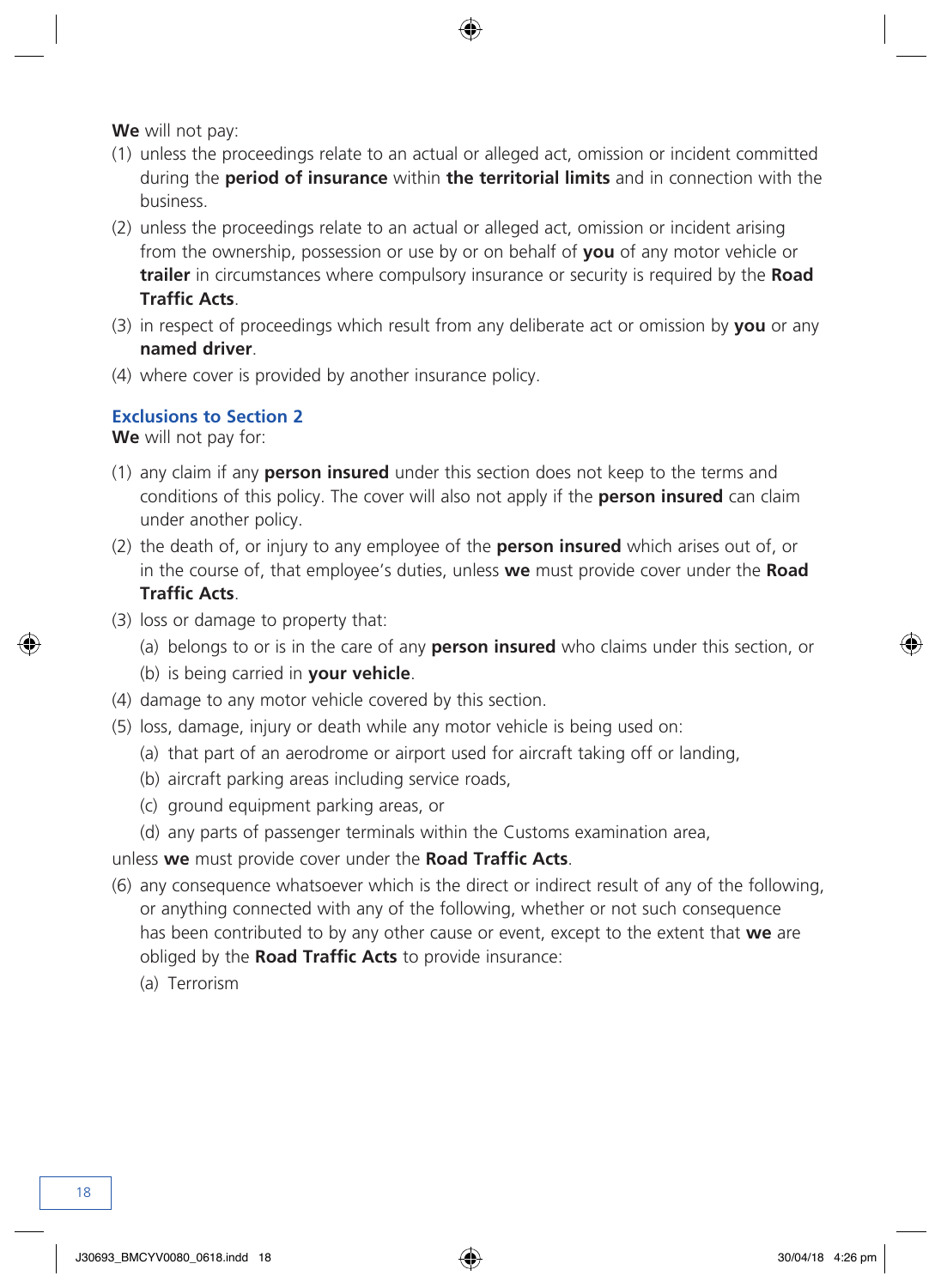Terrorism is defined as any act or acts including, but not limited to:

- (i) the use or threat of force and/or violence and/or
- (ii) harm or damage to life or to property (or the threat of such harm or damage) including, but not limited to, harm or damage by nuclear and/or chemical and/or biological and/or radiological means

caused or occasioned by any person(s) or group(s) of persons in whole or in part for political, religious, ideological or similar purposes, or is claimed to be caused or occasioned in whole or in part for such purposes.

(b) any action taken in controlling, preventing, suppressing or in any way relating to (a) above.

In respect of 6 (a) and (b), where **we** are obliged by the **Road Traffic Acts** to provide insurance the maximum amount **we** will pay for damage to property as a result of any accident or accidents caused by a motor vehicle or motor vehicles driven or used by **you**  or any **person insured**, for which cover is provided under this section, will be:

- (i) £2,000,000 in respect of all claims resulting directly or indirectly from one originating cause, or
- (ii) such greater sum as may in the circumstances be required to meet the minimum insurance requirements of the **Road Traffic Acts**.
- (7) loss, damage, injury or death directly caused by pollution or contamination unless caused by a sudden identifiable unintended and unexpected event which occurs in its entirety at a specific time and place during the **period of insurance** except where such liability is required to be covered under the **Road Traffic Acts**.

For the purposes of this exclusion pollution or contamination means all pollution or contamination of buildings or other structures or water or land or the atmosphere.

- (8) death or injury of any person caused by:
	- (a) food poisoning, or
	- (b) anything harmful contained in goods supplied, or
	- (c) any harmful or incorrect treatment given at or from **your vehicle.**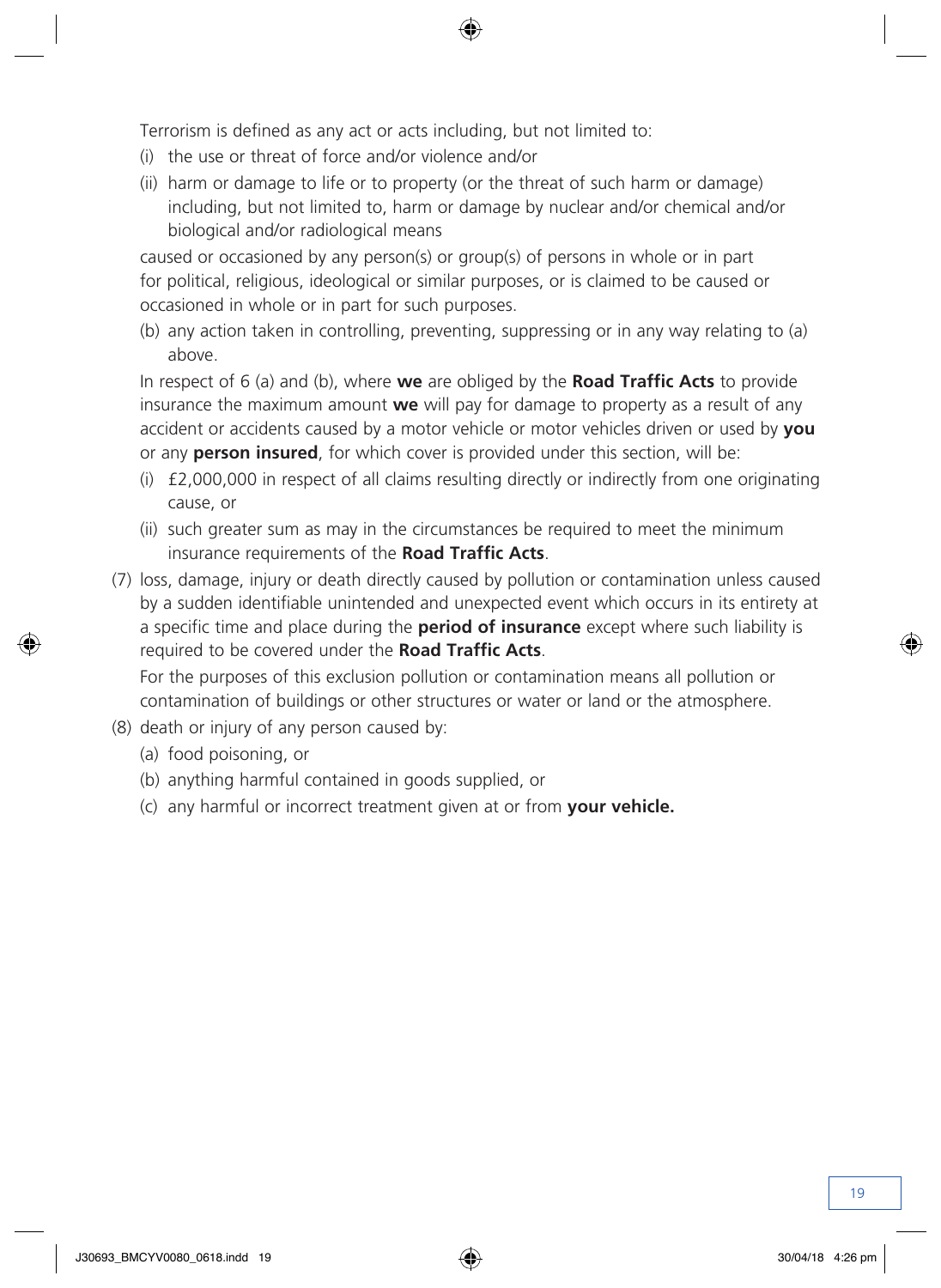#### <span id="page-21-0"></span>**Injury to you or your partner**

If **you** or **your partner** suffer accidental bodily injury in direct connection with **your vehicle**  or while getting into, out of or travelling in any other motor vehicle, not belonging to **you** or hired to **you** under a hire purchase agreement, **we** will pay £2,500 if, within three months of the accident, the injury is the sole cause of:

- death.
- $\Box$  irrecoverable loss of sight in one or both eyes or total and permanent loss of hearing in one or both ears.
- **loss of any limb**.

The most **we** will pay any one person after any accident is £2,500.

The most **we** will pay any one person during any one **period of insurance** is £5,000.

If **you** or **your partner** have any other policies with **us** in respect of any other motor vehicle or motor vehicles the injured person will only be able to claim these benefits under one policy.

#### **Exclusion to Section 3**

**We** will not pay for death or bodily injury arising from suicide or attempted suicide.

### Section 4

#### **Medical expenses**

If **you** or any other person in **your vehicle** is injured as a direct result of **your vehicle** being involved in an accident, **we** will pay for:

 $\Box$  the medical expenses arising in connection with that accident. The most **we** will pay for each injured person is £100.

The cover under this section applies irrespective of fault.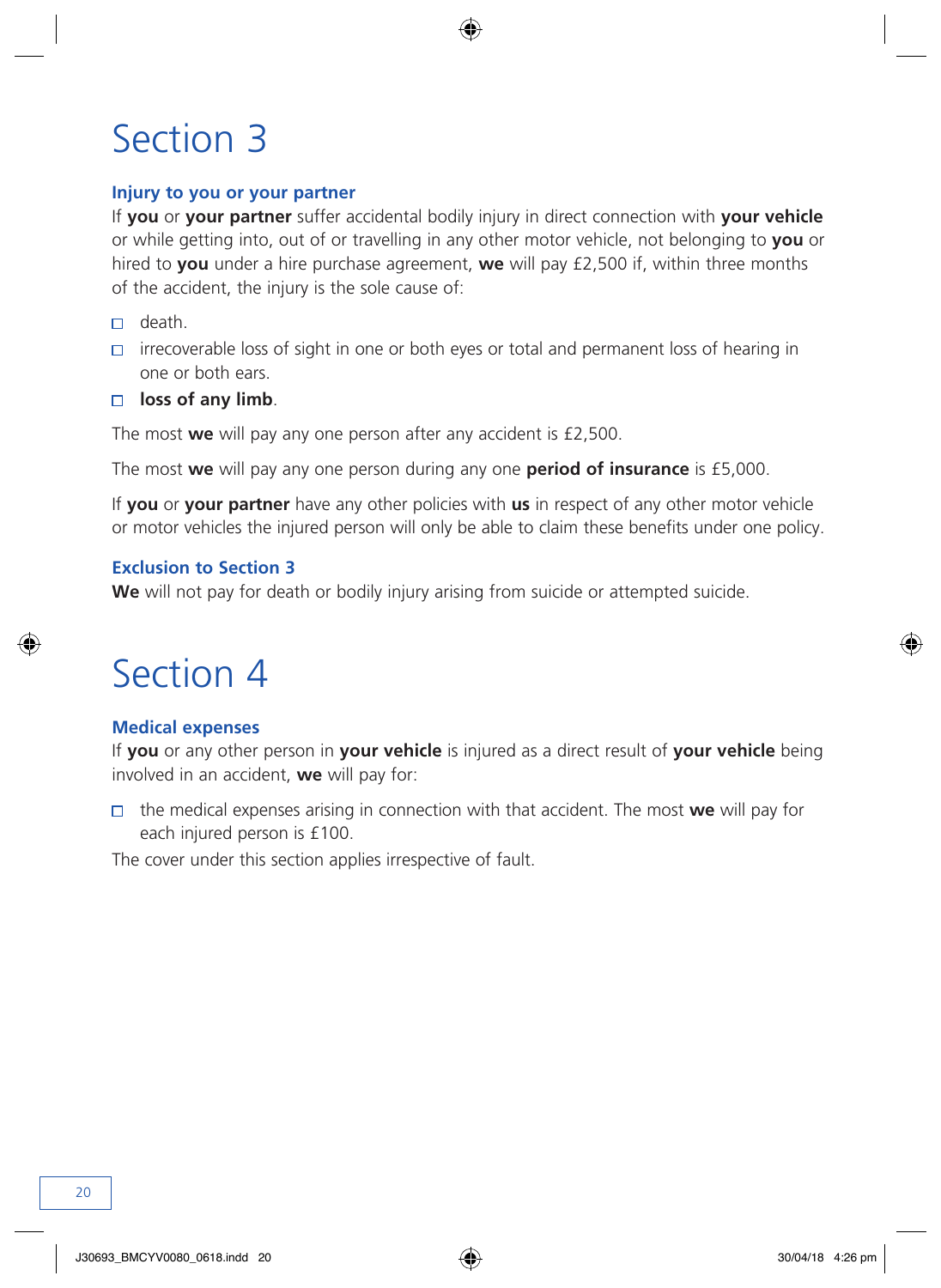#### <span id="page-22-0"></span>**Personal belongings**

**We** will pay **you** (or at your request, the owner) for loss or damage to **personal belongings**  caused by **fire**, **theft** or accidental means while the **personal belongings** are in or on **your vehicle**.

The maximum amount payable for any one incident is £100. A claim can only be made under this section when also making a valid claim which is accepted under Section 1 – Loss of or damage to your vehicle.

#### **Exclusions to Section 5**

**We** will not pay for:

- (1) money, stamps, tickets, documents or securities (such as share and premium bond certificates).
- (2) goods or samples, tools of trade, ropes or tarpaulins carried in connection with any trade or business.
- (3) tools.

### Section 6

#### **Emergency treatment**

**We** will reimburse any person using **your vehicle** for payments made under the **Road Traffic Acts** for emergency medical treatment.

A claim solely under this section will not affect your no claim discount.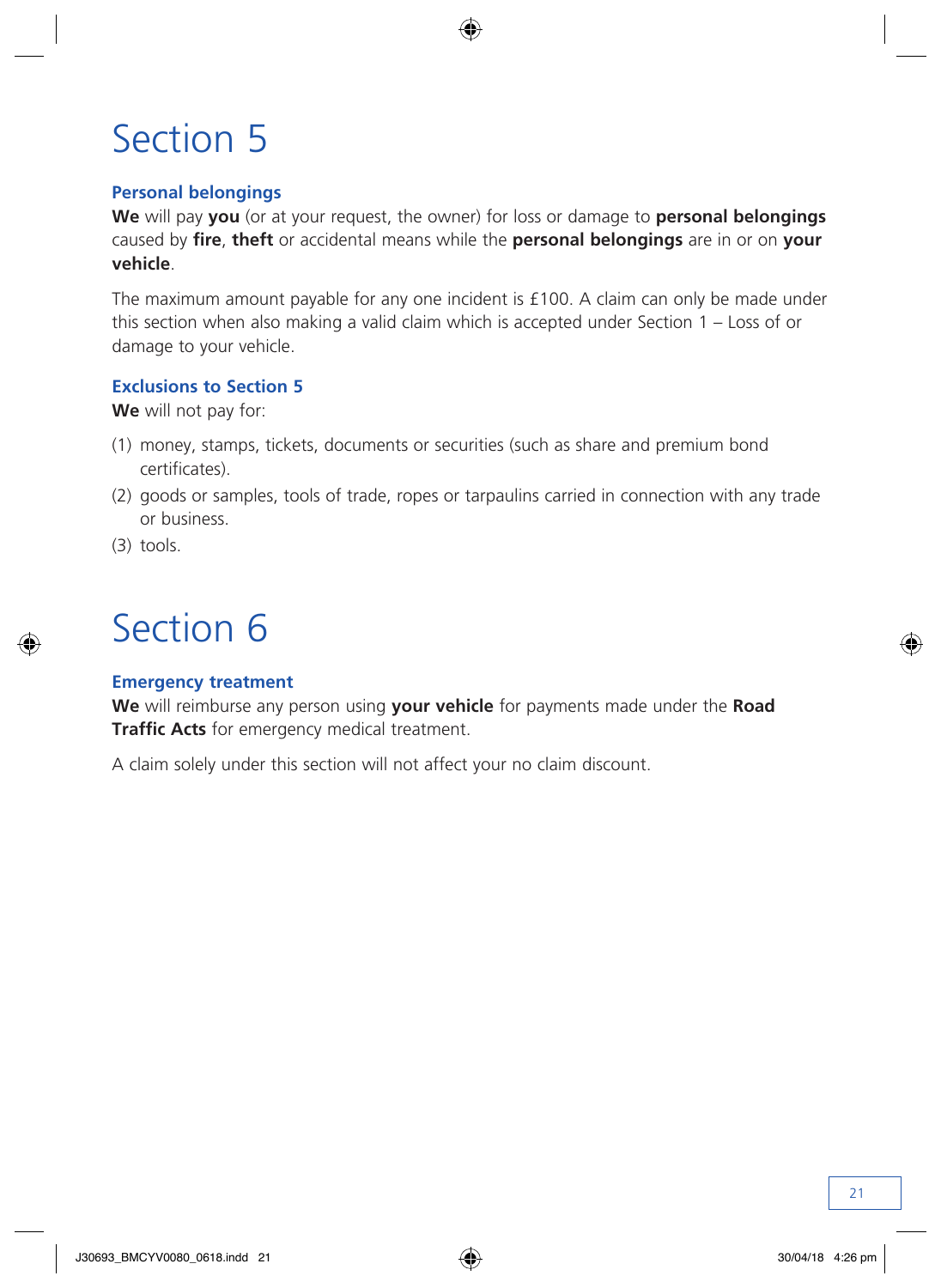#### <span id="page-23-0"></span>**No claim discount**

If no claim is made under your policy during the **period of insurance**, **we** will increase your no claim discount at your next renewal in line with the scale **we** apply at the time.

Where a claim has been made, **we** may reduce your no claim discount in line with the scale **we** apply at the time.

If a claim is made which is not your fault and **we** have to make a payment, **we** will reduce your no claim discount unless **we** can recover all sums **we** have paid from those responsible, except where:

- the accident was not your fault and the driver who caused it was uninsured and **you** have provided **us** with:
	- the vehicle registration and the make/model of the other vehicle, and
	- the other vehicle's driver's details, or
- **you** have protected no claim discount as shown on your **schedule**.

If your renewal is due and investigations into a claim are still on-going, **we** may reduce your no claim discount. Once our investigations are complete and **we** have confirmed that the accident was solely the fault of another driver, **we** will restore your no claim discount and refund any extra premium **you** have paid.

**We** do not grant no claim discount for policies running for less than twelve months. If **we** allow **you** to transfer this policy to another person, any no claim discount **you** have already earned will not apply to the person to whom the policy is being transferred.

#### **Note**

**We** will not reduce your no claim discount where the only payments made are for:

- emergency medical treatment under the **Road Traffic Acts** as provided under Section 6 – Emergency treatment.
- repairing or replacing glass in **your vehicle's** windscreen, sunroof or windows (or for any scratches on the bodywork caused by the broken glass) under Section 8 – Glass.
- replacing locks, alarms or immobilisers following your **ignition keys** being lost or stolen as provided under Section 10 – Replacement locks.

Third parties may claim directly against **us** as insurer in the event of an accident, involving **your vehicle** as permitted under the European Communities (Rights Against Insurers) Regulations 2002. In these circumstances **we** deal with any claim, subject to the terms and conditions of your policy. This may affect your no claim discount.

**You** are reminded of your responsibilities to report any accident, injury, loss or damage to **us** as soon as possible so **we** can tell **you** what to do next and help resolve any claim.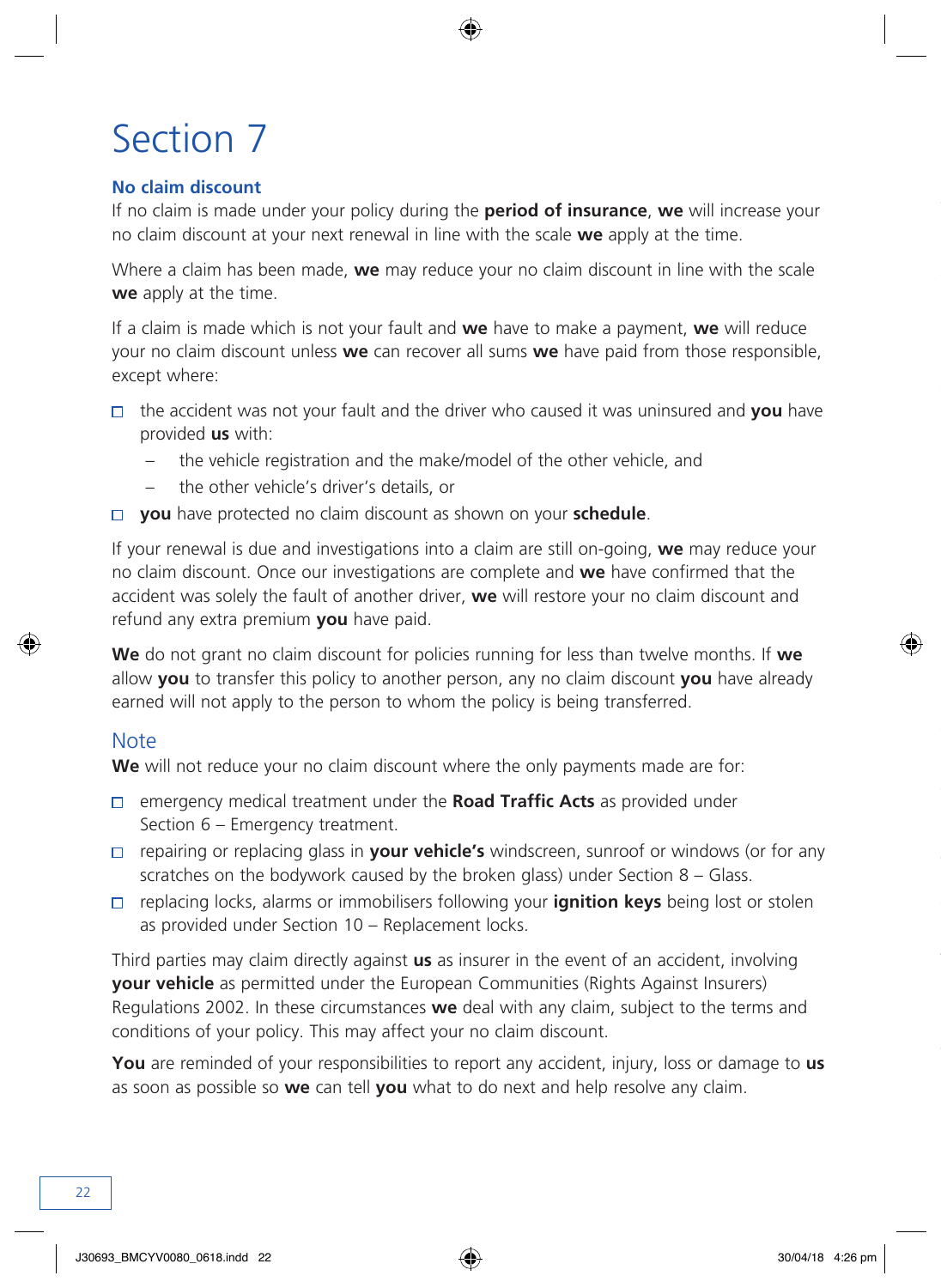#### <span id="page-24-0"></span>**Glass**

**We** will pay for the replacement or repair of the glass in **your vehicle's** windscreen, sunroof or windows if it is lost or damaged or the bodywork of **your vehicle** suffers scratching arising solely from the breakage of glass.

**You** must telephone our motor claims helpline, 0800 678 999, before any work is carried out. **We** will direct **you** to an **approved repairer**.

**You** will have to pay the first £75 of the cost of glass replacement.

If the glass is repaired rather than replaced the **excess** will not apply.

A claim solely under this section will not affect your no claim discount.

# Section 9

#### **Continental use and compulsory insurance requirements**

In compliance with EU Directives this policy provides, as a minimum, the necessary cover to comply with the laws on compulsory insurance of motor vehicles in:

- $\Box$  any country which is a member of the European Union.
- $\Box$  any country which the Commission of the European Communities is satisfied has made arrangements of Article (8) of EC Directive 2009/103/EC relating to civil liabilities arising from the use of a motor vehicle.

#### Countries include;

Andorra, Austria, Belgium, Bulgaria, Croatia, Cyprus, the Czech Republic, Denmark, Estonia, Finland, France (including Monaco), Germany, Gibraltar, Greece, Hungary, Iceland, Italy (including San Marino and the Vatican City), Latvia, Lithuania, Luxembourg, Malta, the Netherlands, Norway, Poland, Portugal, Romania, Serbia, Slovakia, Slovenia, Spain, Sweden and Switzerland (including Liechtenstein). The level of cover provided will be the minimum needed to follow the laws on the compulsory insurance of motor vehicles of the country in which the accident happens. Where the level of cover in any European Union Member State is less than that provided by the legal minimum requirements of Great Britain, the level of cover that applies in Great Britain will apply in that Member State.

### If you take your vehicle abroad

The cover described above only meets the minimum legal requirements while **you** are abroad. If **you** ask **us**, **we** can extend your policy to provide the same level of cover in the rest of the European Union and certain other European countries as **you** have within the **territorial limits**. To get this cover **you** must give your insurance adviser details of the trip. Your adviser will arrange for a **clause** to be added to your policy to provide this cover, and will (where appropriate) give **you** a **Green Card** and tell **you** the extra premium **you** will have to pay.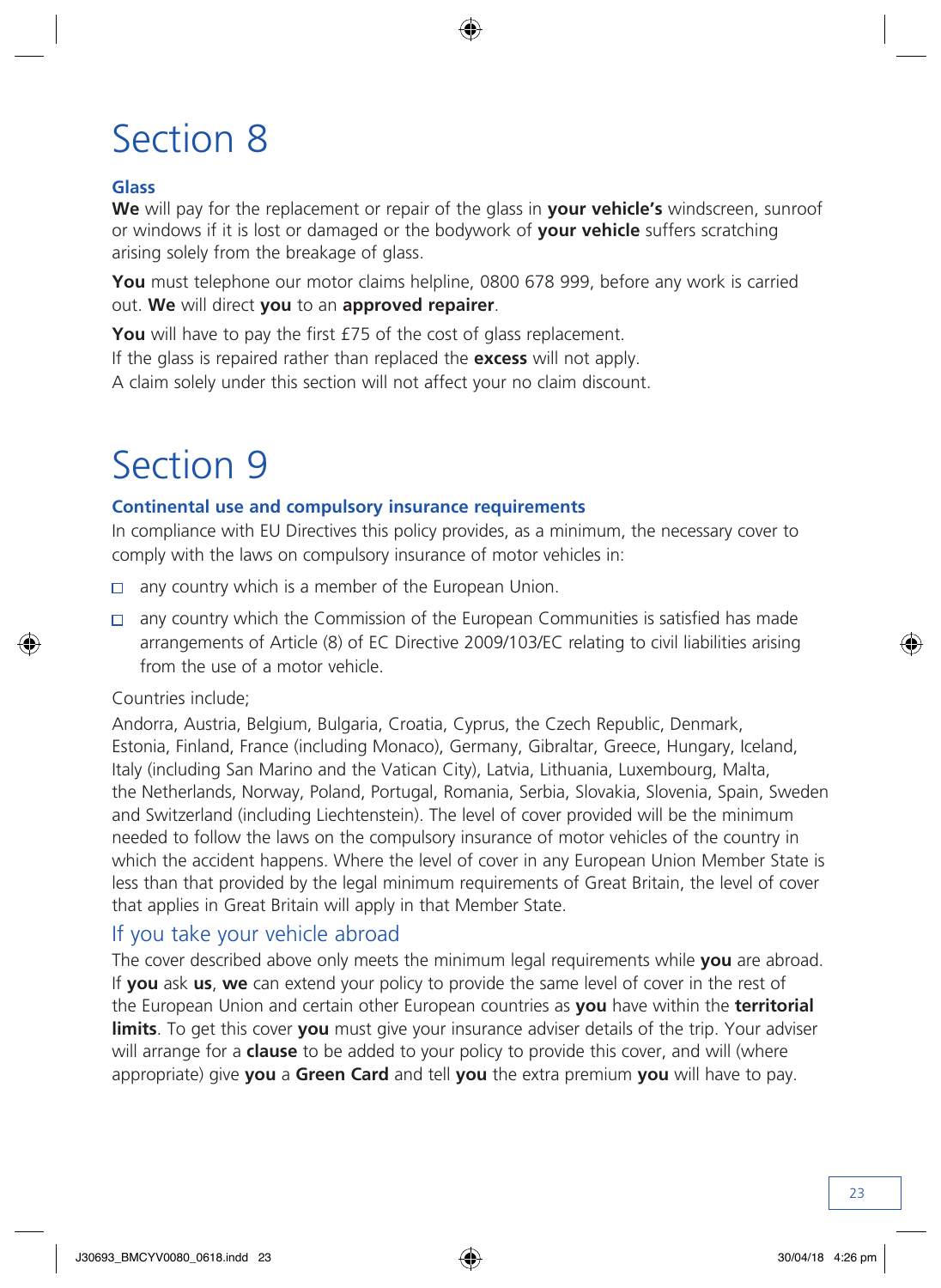#### <span id="page-25-0"></span>**Replacement locks**

If your **ignition keys** are lost or stolen **we** will pay the cost of replacing the:

- affected locks,  $\Box$
- lock transmitter and central locking interface,  $\Box$
- affected parts of the alarm an/or immobiliser,  $\Box$

provided that **you** can establish to our reasonable satisfaction that the identity or garaging address of **your vehicle** is known to any person who may have stolen or found your **ignition keys** and the value of the claim does not exceed the **market value** of **your vehicle**.

In the event of any claim under this section, the courtesy and hire car benefits under Section 1 are applicable.

A claim solely under this section will not affect your no claim discount.

### Section 11

#### **Breakdown assistance**

The cover and services explained in this section only apply if they are shown on **your schedule**.

#### **Terms and Conditions**

If the service **you** require is not provided for under this section, **we** will try, if **you** wish, to arrange it at **your** expense. The terms of, and any payment for, any such service are a matter for **you** and the supplier and **we** will not act as an agent.

#### **Definitions**

Wherever the following words or phrases appear in **bold** in this Section 11, they will have the meanings described below:

#### **Accident**

An accidental crash immobilising **your vehicle**.

#### **Breakdown**

Unforeseen mechanical or electrical failure during the **period of insurance** in the **United Kingdom** which has either immobilised **your vehicle** or made **your vehicle** unsafe to drive.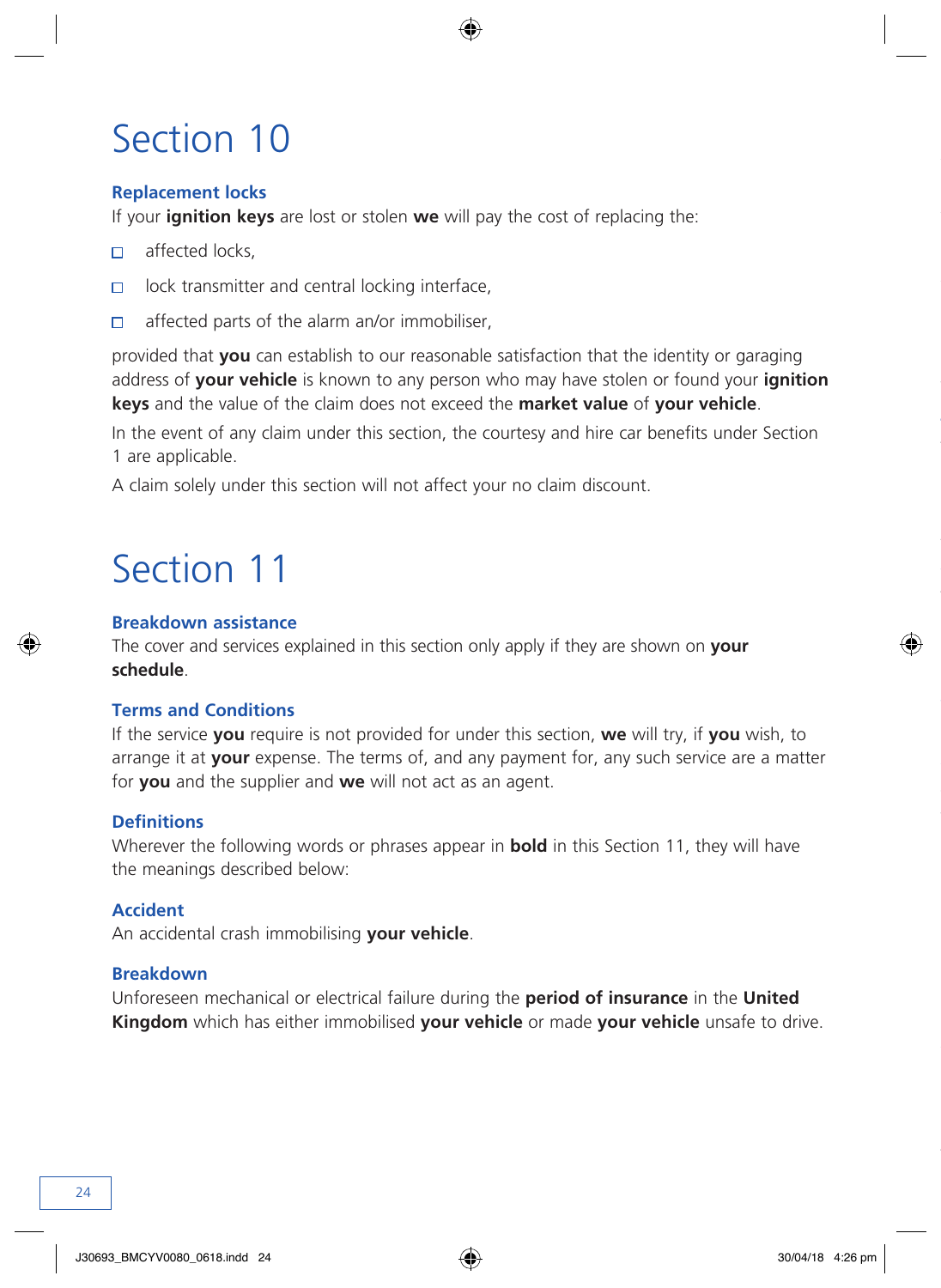#### **Claim**

A call/claim for assistance under this policy section.

#### **Home**

**your** permanent residence in the **United Kingdom**.

#### **Resident of the United Kingdom**

A person living permanently in the **United Kingdom** or a person employed by a company having its registered office in the **United Kingdom**.

#### **Specialist Equipment**

Equipment not carried by **RAC** patrols or **RAC** contractors and includes but is not limited to winching and specialist lifting equipment.

#### **The party/Your party**

The persons (including **you**), travelling with **you** in **your vehicle**.

#### **United Kingdom**

England, Scotland, Wales, Northern Ireland and for the purpose of this section includes Jersey, Guernsey and the Isle of Man.

#### **Vehicle Licensing Agency**

The Driver and Vehicle Licensing Agency (DVLA), Swansea, SA6 7JL, responsible for registration of vehicles in the **United Kingdom** and the equivalent authority in Northern Ireland for vehicles in Northern Ireland, or the Isle of Man Department of Transport for customers living on the Isle of Man.

#### **We/our/us/RAC**

RAC Motoring Services and/or RAC Insurance Limited.

#### **You/your**

the person or persons named on **your schedule** or any other person driving **your vehicle** with the owners consent.

#### **How to obtain assistance in the United Kingdom**

If **your vehicle** breaks down please follow these simple steps:

- call **0800 678 999**
- have to hand **your** policy number and the registration number of **your vehicle**.  $\Box$
- advise the incident manager of the location of **your vehicle** and the nature of the fault.  $\Box$

**RAC** will then advise how to proceed and what form of assistance would be the most appropriate.

**You** must make **RAC your** first point of contact. Please do not go ahead and make **your** own arrangements as **RAC** cannot reimburse costs incurred without prior authorisation.

Calls may be recorded and/or monitored. **Policyholders** with hearing difficulties can contact **RAC** using a Text Phone and prefix the relevant number with **18001** to be connected to Typetalk or use the SMS facilities on **07855 828282**.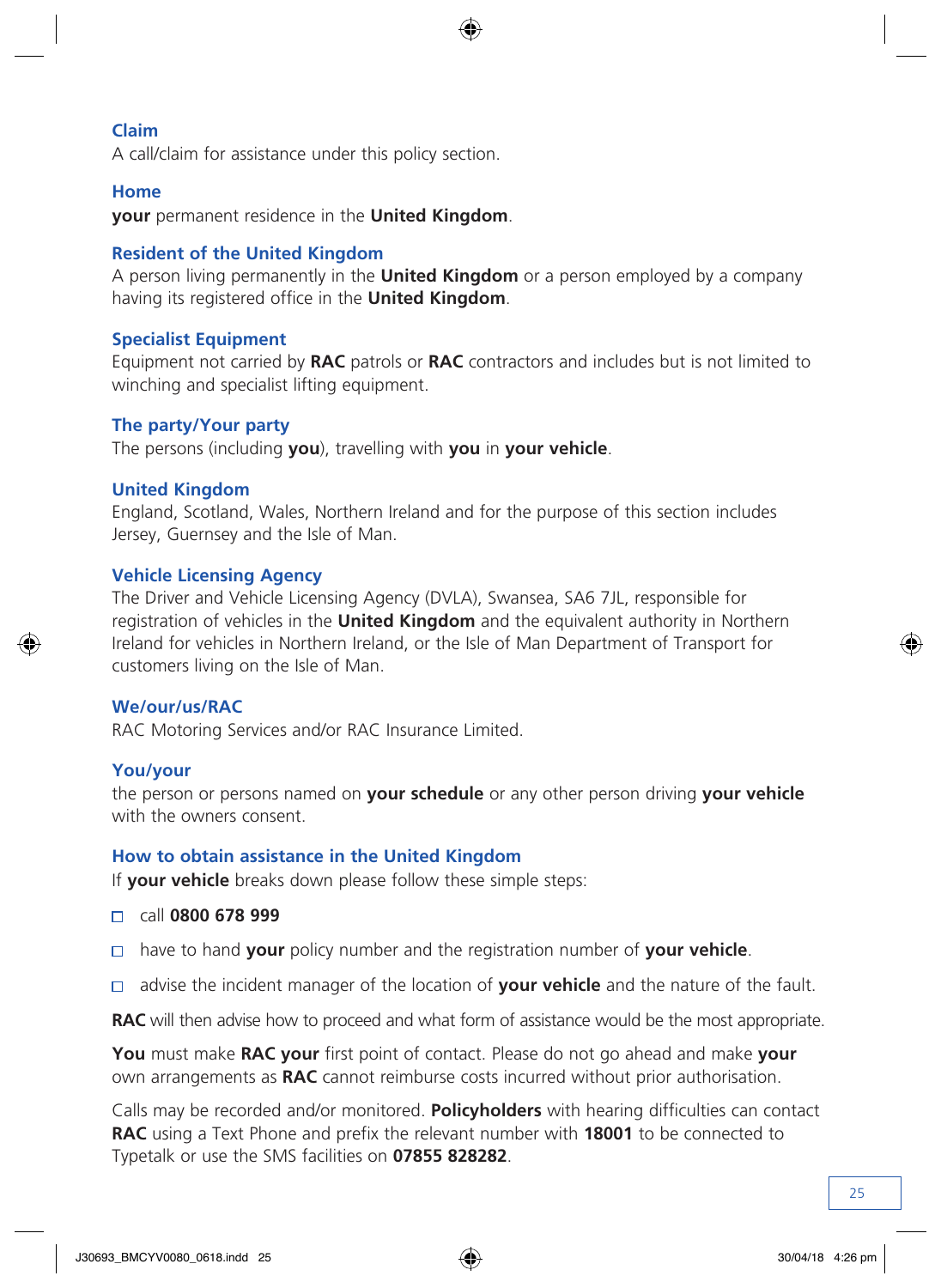*The telephone numbers are correct at the time of printing. The date is detailed on the back cover of this policy wording.*

Cover for services in the **United Kingdom** applies to **your vehicle** as described on **your schedule**.

#### **Services in the United Kingdom**

Cover applies to **vehicles** registered with the relevant **Vehicle Licensing Agency** only.

#### **Roadside assistance**

- $\Box$  if **you** are stranded on a public highway (or other road or area to which the public has the right of access) as a result of a **breakdown** to **your vehicle**, **we** will send an **RAC** patrol or contractor to help **you**.
- **we** will try to repair **your vehicle** at the roadside. Roadside includes labour at the scene of the **breakdown** (but not labour at any garage to which **your vehicle** is taken).
- if **we** cannot repair **your vehicle** at the roadside or if **we** believe repairs are unwise or cannot be completed within a reasonable time, **we** will take **your party** and **your vehicle** to a destination of **your** choice within 10 miles of the scene of the **breakdown**. If **you** wish for **your vehicle** to be taken to any other destination, **you** will have to pay for the towage costs for the whole distance,
- if **you** need to leave **your vehicle** at the garage **we** will reimburse **you** for taxi fares up to 20 miles (a receipt must be obtained).

#### **Exclusions to Roadside:**

- (1) **breakdowns** which would be prevented by routine servicing of **your vehicle**.
- (2) routine servicing of **your vehicle**.
- (3) **breakdown** caused by or following an **accident**, **fire**, **theft** or act of vandalism. If **you** call **us** for assistance following such an incident **you** will be liable to pay **us** for removal. (Subject to the terms of **your vehicle** insurance policy, **you** may be able to reclaim these costs through Aviva Insurance Limited).
- (4) any labour other than that incurred at the roadside including, without limitation, garages.
- (5) the cost of replacement tyres and glass.
- (6) the cost of ferry crossings, road toll and congestion charges.
- (7) missing or broken **keys**. If **you** contact **RAC you** will be charged for assistance and any additional costs should **RAC** arrange for a locksmith to attend.
- (8) vehicles being demonstrated or delivered by motor traders, or used under trade plates.
- (9) **repairs** to **your vehicle**, if in the reasonable opinion of **our** patrol or contractor, it had broken down or was not roadworthy before **you** took out **your** policy.
- (10) any **breakdown** which occurs within a quarter of a mile of **your home**.
- (11) contaminated fuel problems. **We** will arrange for **your vehicle** to be taken to a local garage for assistance but **you** will have to pay for the work carried out.
- (12) the cost of parts, fuel or other supplies.
- (13) any storage charges incurred for **your vehicle** when **you** are using **our** services.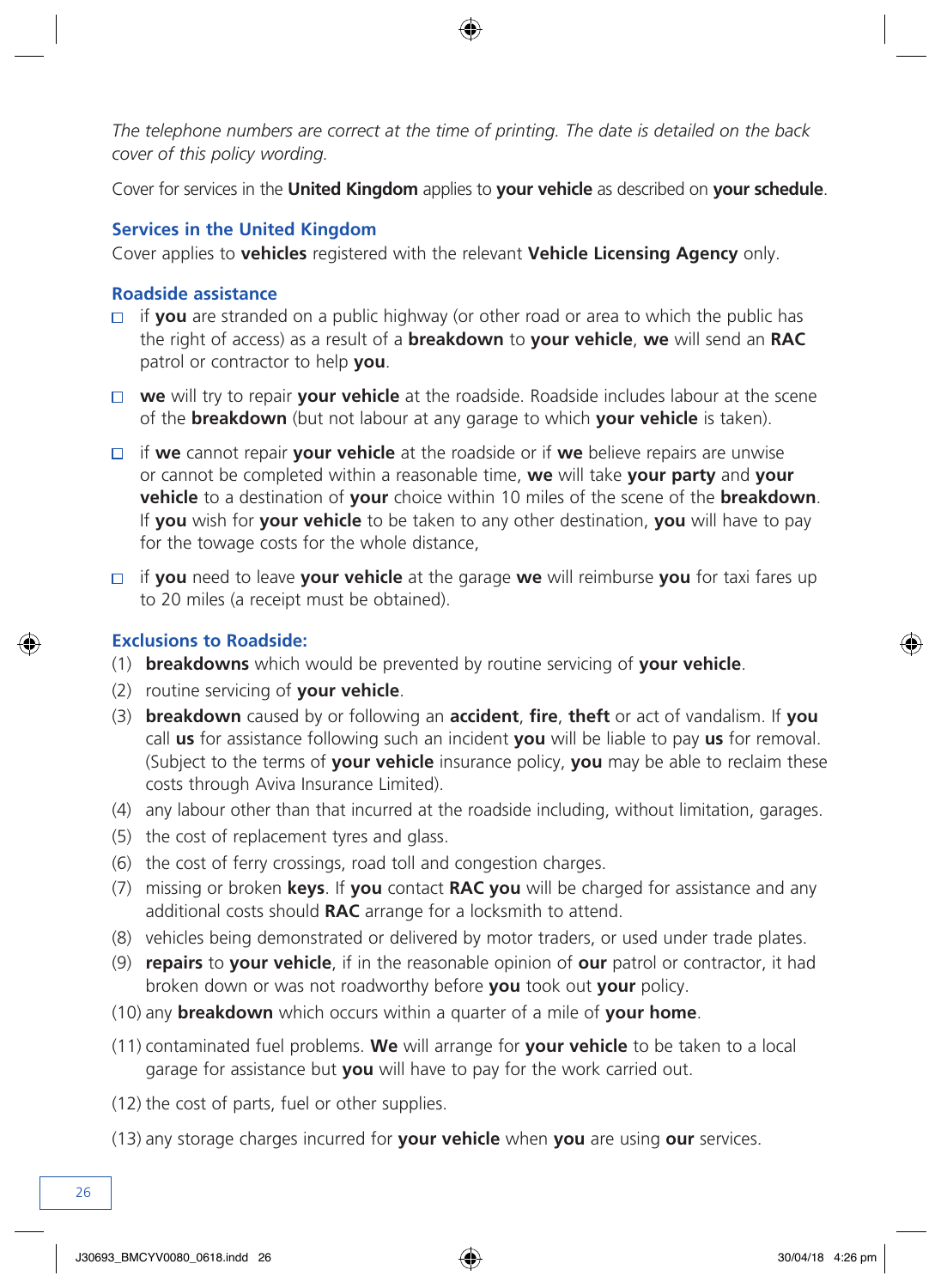- (14) the tow or transport of any **vehicle**, which, in **our** reasonable opinion, is loaded beyond its legal limit.
- (15) any vehicle in a position where we cannot on it, tow it, or wheels have been removed, **we** can arrange to rectify this but **you** will have to pay the costs involved.
- (16) any animals in **your vehicle**, please note that their onward transportation is at **our** discretion and solely at **your** risk. **We** will not insure any animal, including livestock in transit, during any onward transportation **we** undertake.

#### **Recovery**

Recovery has the same terms and conditions as Roadside assistance but with the following variations:

- if **we** cannot get **your vehicle** repaired locally within what **we** deem to be a reasonable time, **we** will take **your vehicle** and **your party home** or to a single address anywhere within the **United Kingdom**.
- $\Box$  an adult must accompany any child under the age of 16.
- **you** can use Recovery if **you** are ill. **You** must show **us** a doctor's medical certificate confirming **your** inability to drive (in these cases, **we** will provide this service as **we** see fit).
- $\Box$  residents of Northern Ireland are also entitled to be recovered from the Republic of Ireland.

#### **Recovery does not include:**

- (1) repairs to **your vehicle**, if in the reasonable opinion of **our** patrol contractor, it had broken down or was not roadworthy before **you** took out **your** policy.
- (2) the use of Recovery as a way to avoid paying repair costs.
- (3) a second recovery if:
	- (a) the original fault has not been repaired properly by a party other than **RAC**, or
	- (b) **RAC** have advised **you** that it is a temporary repair, or
	- (c) the desired destination cannot accept **your vehicle** due to company opening hours or other restrictions.

Note: If a second recovery is required, this service can be provided but a charge will be made dependent on the service required, time of day and distance. These charges will be payable by credit/debut card prior to the relevant service being provided.

(4) service within 24 hours of commencement of this policy.

#### **At home**

At home has the same terms and conditions as Roadside assistance but with the following variation:

 at home allows **you** to use Roadside assistance within a quarter of a mile of **your home**  address or where **you** normally keep **your vehicle**.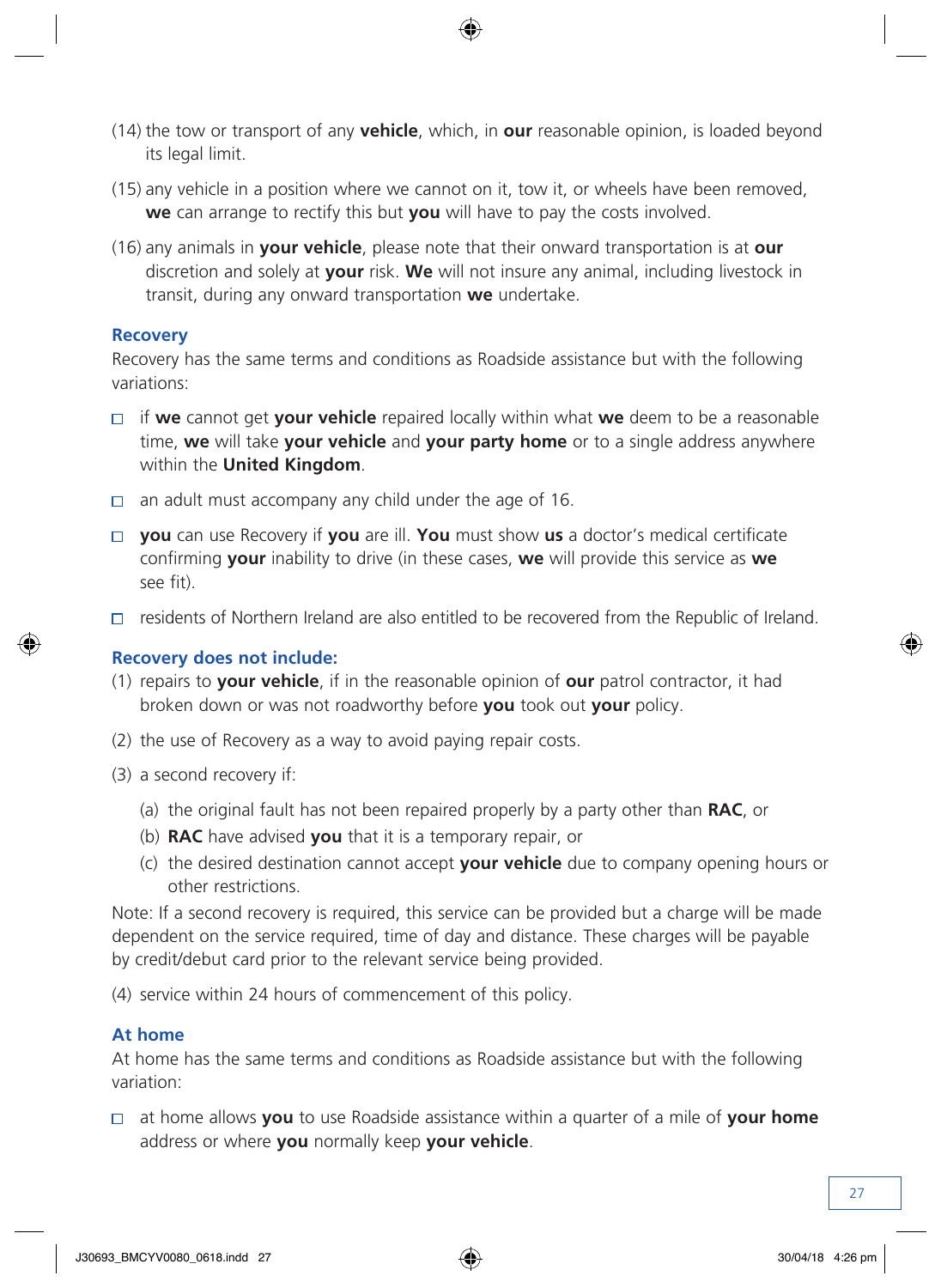#### **At home does not cover:**

- (1) the rectifying of failed or attempted repairs.
- (2) the reimbursement of taxi fares.
- (3) service within 24 hours of commencement of this **policy**.
- (4) recovery of **your vehicle**.

### **Policy requirements and limitations**

#### **Credit card details**

**We** will require **your** credit card details if **we** arrange a service for **you** which is not covered by the terms and conditions or if it exceeds the limits set out in the section entitled 'Terms and Conditions'. If **you** do not provide **us** with **your** credit card details **RAC** will not be able to provide certain services which will be notified to **you** when credit card details are requested.

#### **Caravans and trailers**

The **vehicle** restrictions in this section apply equally to caravans and trailers except that the maximum length of the caravan and/or trailer must not exceed 7.6m. If **your vehicle** which has suffered a **breakdown** is towing a caravan or trailer and **we** provide recovery, the caravan or trailer will be recovered together with **your vehicle** to a single destination.

**We** do **our** best to find solutions to motoring problems, but **we** regret **we** cannot arrange a replacement caravan or trailer in the event of **breakdown** or **accident** damage which cannot be repaired.

#### **Unforeseeable losses or events**

Except in relation to any **claim you** may have for death or personal injury, if **we** are in breach of the arrangements under this **section we** will not be liable for any losses or damages which are not a reasonably foreseeable result of any such breach, for example, loss of profit, loss of revenue or anticipated savings, loss of contracts, or for any business losses.

**We** do not guarantee the provision of any of the benefits under this section, if there is anything beyond **our** reasonable control or the reasonable control of any service provider which prevents **us** or a service provider from providing that benefit. Benefits may be refused if **you** or any of **your party** behaves in a threatening or abusive way to any persons providing service under this section.

#### **Taxi bookings**

In some circumstances it can be quicker and easier for **you** to arrange a taxi. **W**e may ask **you** to make **your** own arrangements for taxi service. If so please send **your** receipts to **us** and **we** will reimburse **you**.

#### **Battery related faults**

For battery related faults **your** entitlements are as follows:

**RAC's** initial attendance for a battery related fault is included in **your** entitlement.

the fitting of any parts or batteries purchased by **you** prior to our attendance is not covered. This is to ensure that parts are fitted from reputable sources in order to avoid secondary callouts.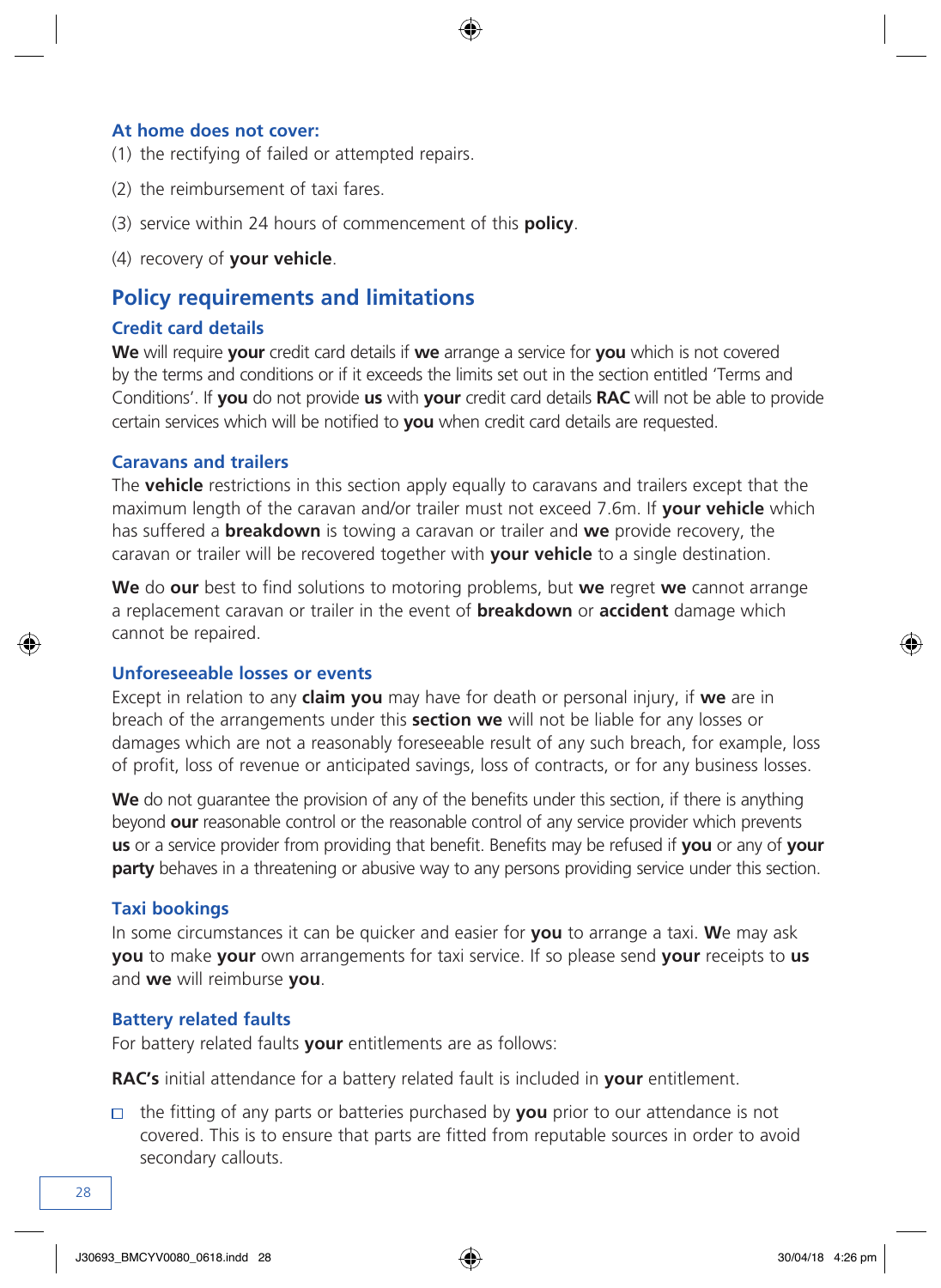- RAC will test **your** battery at that initial **breakdown** attendance. If the battery is no longer serviceable and so fails the test **you** will be advised to replace it.
- $\Box$  if a condemned (non serviceable) battery is not replaced, **We** may provide further assistance to a battery related fault but in this case a separate charge will apply. The charge will be payable by credit or debit card before assistance can be arranged.

#### **General Exclusions** (Service in the **United Kingdom**)

In addition to any limits and exclusions noted elsewhere in this section, **we** will not cover

- (1) costs for anything which was not caused by the incident **you** are claiming for.
- (2) **breakdowns** in the **United Kingdom** resulting **accidents**, vandalism, **fire** or **theft**.
- (3) **vehicles** which have broken down as a result of taking part in any motor sport event (including, without limitations rallies or stock car racing) which takes place off the road and/or is not subject to the normal rules of the road. However, **vehicles** participating in any event (such as a treasure hunt, touring assembly or navigational road rally), which takes place on, and comply with the normal rules of the road will be covered.
- (4) any **claim** if **your vehicle** suffers a **breakdown** at a motor traders premises, garage or premises offering vehicle repair.
- (5) the cost of all parts, garage, labour or other costs in excess of the limits set out in this section entitled 'Terms and Conditions'.
- (6) loss caused by any delay, whether the benefit or service is being provided by **us** or someone else (for example a garage, hotel, car hire company, carrier).
- (7) routine servicing of **your vehicle**.
- (8) the cost of a tyre specialist. **We** will arrange for **your vehicle** to be taken to a nearby garage for assistance but **you** will have to pay for any work carried out on **your vehicle**. Any other **recovery** may be arranged but **you** will be liable for any additional costs.
- (9) the cost of a locksmith if **you** lose, break or lock **your** keys in **your vehicle**. If **we** are unable to open **your vehicle**, **we** will arrange for a locksmith to attend where available but **you** will be responsible for the costs. If a locksmith is not available, **we** will arrange for **your vehicle** to be taken to a nearby garage for assistance but **you** will have to pay for any work carried out on **your vehicle**. Any other **recovery** may be arranged but **you** will be liable for any additional costs.
- (10) any **claim** caused directly or indirectly by the overloading of **your vehicle** and any trailer.
- (11) any **claim** if **your vehicle breaks down** due to:
	- (a) running out of oil or water;
	- (b) frost damage;
	- (c) rust or corrosion;
	- (d) tyres which are not roadworthy;
	- (e) using the incorrect fuel.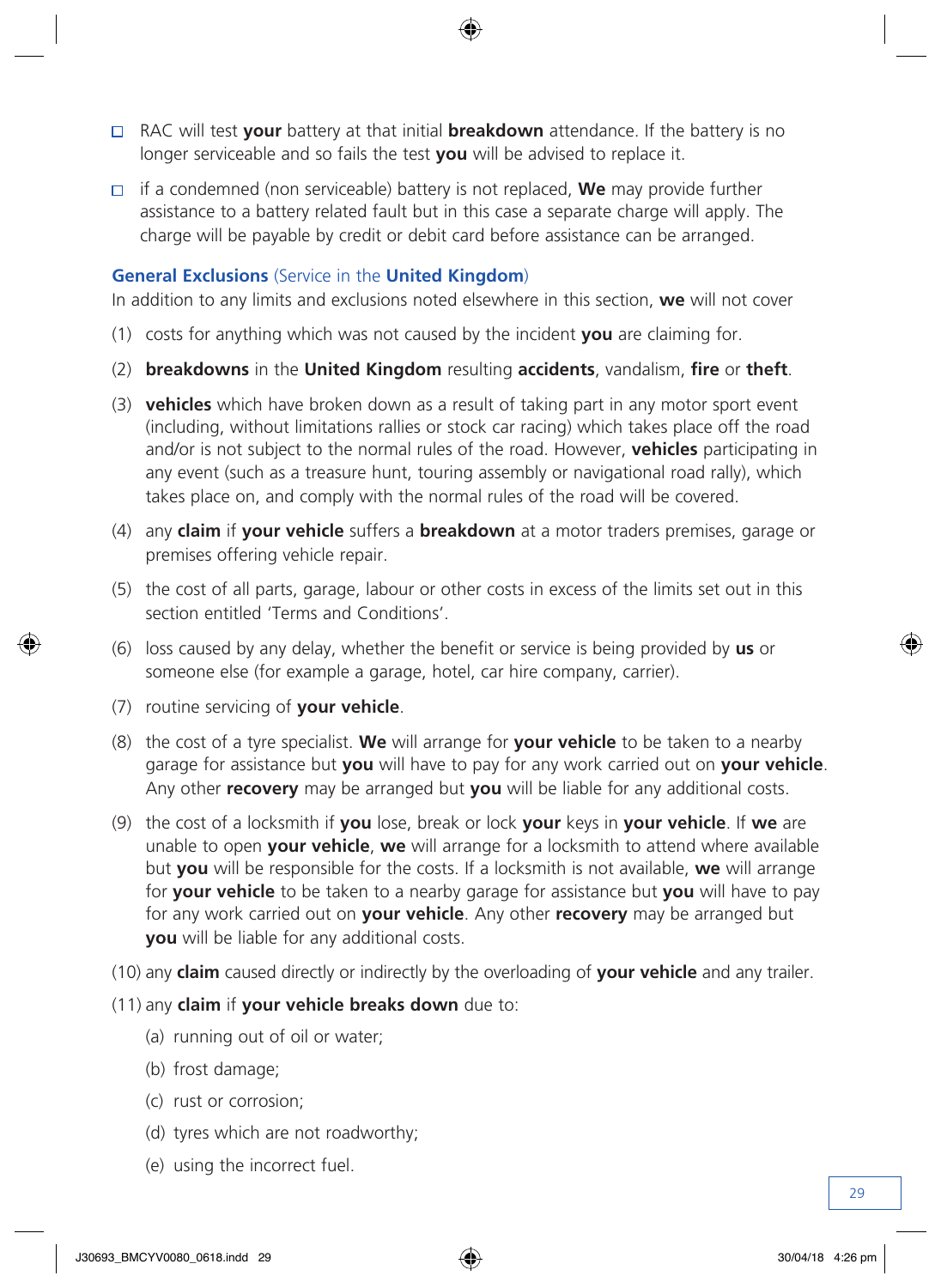- (12) any **claim** caused directly or indirectly by the effect of intoxicating liquors or drugs.
- (13) any **claim** where **your vehicle** is being driven by persons who do not hold a full **United Kingdom** driving licence or other recognised and accepted driving licence valid for use in the **United Kingdom**.
- (14) any **claim** which **you** have made successfully under any other insurance policy held by **you**. If the value of **your claim** is more than the amount **you** can **claim** from **your** other insurance **we** may pay the difference subject to these limits and exclusions.
- (15) the cost of any transportation, accommodation or care of any animal. Any onward transportation is at **our** discretion and solely at **your** risk. **We** will not insure any animal during any onward transportation **we** may undertake.
- (16) any **claim** outside the **period of insurance**.
- (17) any **vehicle** not conforming to the following specifications:
	- (a) maximum legal laden weight of 3,500 kg (3.5 tonnes). This weight is called the Gross Vehicle Mass (GVM);
	- (b) maximum overall dimensions of: length 5.5m; height 3m; width 2.3m (all including any load carried).

The maximum length of trailers must not exceed 7.6m. If **your vehicle** which has suffered a **breakdown** is towing a trailer and **we** provide recovery, the trailer will be recovered together with **your vehicle** to a single destination. Other than as set out above, trailers are not covered under this section.

- (18) any **claim** by **you** unless **you** are a **resident** of the **United Kingdom** and **your vehicle** is registered with the relevant **Vehicle Licensing Agency**.
- (19) any vehicle carrying more persons than recommended by the manufacturer. Each person must occupy a separate fixed seat fitted during **vehicle** construction and to the manufacturer's specification.
- (20) **your vehicle** if it is unattended.
- (21) any **personal belongings** left in **your vehicle** or in any caravan or trailer or any other item being towed by or used in conjunction with **your vehicle. Personal belongings**  are **your** responsibility.
- (22) **specialist equipment** costs. **We** will however arrange for the specialist services if needed, but **you** will have to pay for any additional costs to the contractor.
- (23) any costs which are not directly covered by the terms and conditions of this policy section.
- (24) vehicles which were broken down/had suffered a **breakdown** or were unroadworthy at the inception of **your** policy.
- (25) it is a legal requirement that vehicles used or recovered with their wheels in contact with the public highway must have a valid current excise licence. Where no current excise licence is displayed **we** will attempt to repair **your vehicle** at the roadside but will not provide any other service or benefit.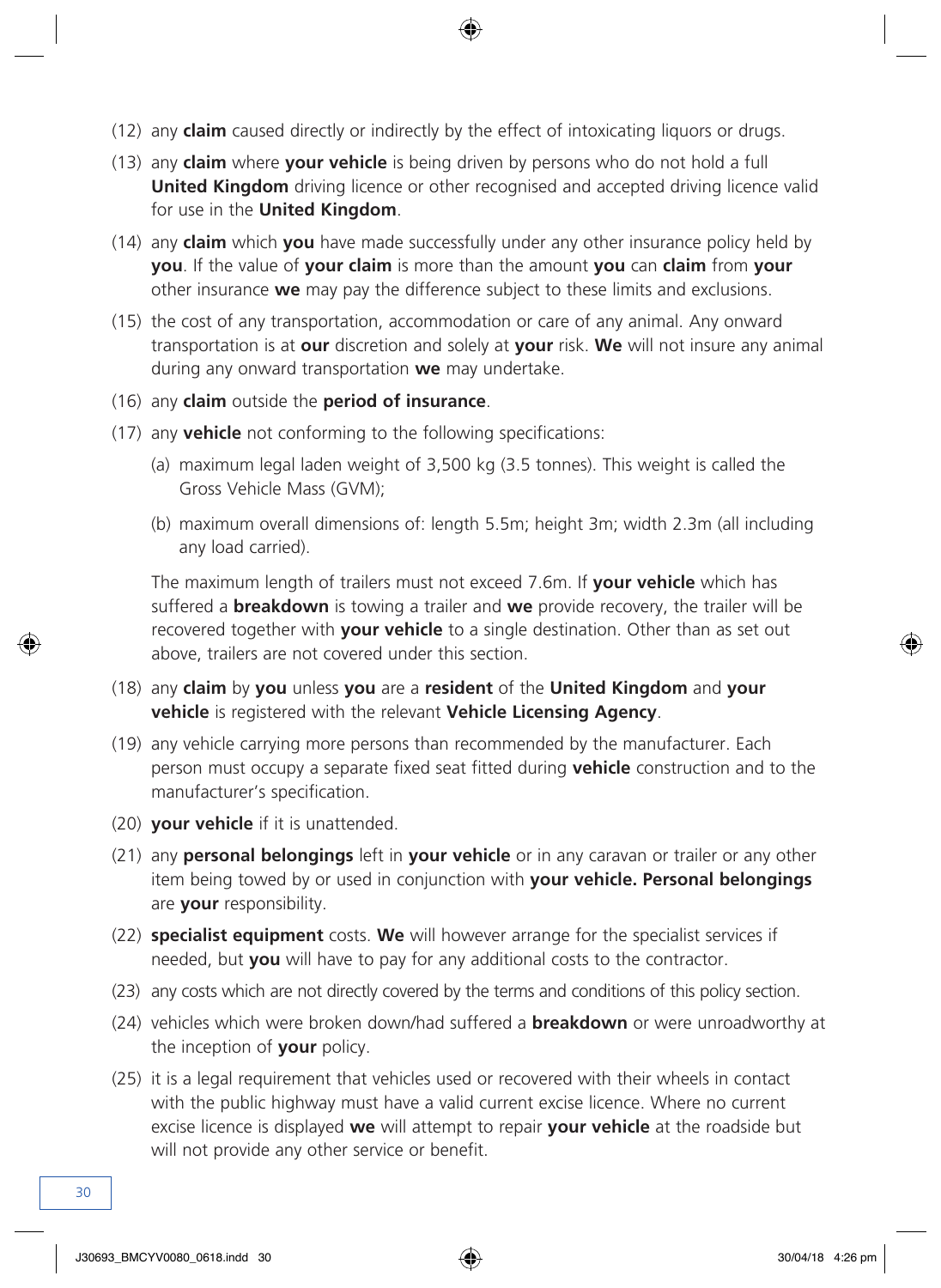The above is not applicable to those vehicles exempt under Section 5 of the Vehicle Excise and Registration Act 1994 or under Section 5 of the Vehicle Duty Order 2010 on the Isle of Man. For further information please contact either DVLA at www.dvla.gov.uk or Vehicle Licensing, Dept of Transport for Isle of Man at www.gov.im/transport/highways/dandv/welcome.xml

(26) the costs of any parts provided by **RAC** to repair **your vehicle** at the roadside must be paid in full by credit/debit card at time of **breakdown** before work can commence.

#### **Caring For Our Customers**

**We** are committed to providing you with the highest standard of service and customer care. **We** realise, however, there may be occasions when **you** feel **you** did not receive the standard of service **you** expected. Should **you** have cause for complaint about any aspect of the service **we** have provided to **you** and **you** have already called Customer Services, who have been unable to resolve the matter to **your** complete satisfaction, please contact **us** at the relevant address indicated and **we** will work with **you** to resolve **your** complaint.

**We** will deal promptly with **your** query. Unless **we** can satisfactorily resolve **your** complaint within 24 hours **we** will send **you** an acknowledgement within five working days, along with a leaflet outlining **our** complaints procedures. In the unlikely event that **we** cannot resolve **your** complaint to your satisfaction, depending on the product and the nature of **your** complaint **you** may refer **your** concerns to the Financial Ombudsman Service. If **you** wish to refer **your** compliant to the Financial Ombudsman Service, this must be done within 6 months of **our** final response letter.

Here are there contact details:

Financial Ombudsman Service, Exchange Tower, London, E14 9SR.

Telephone: **0300 123 9 123**

email: complaint.info@financial-ombudsman.org.uk

Please quote **your** full name, contact telephone number and policy number and where applicable **your vehicle** registration number in any communication.

If **you** have used **our breakdown** service and are dissatisfied with any aspect of the service, please bring the complaint to **our** attention as soon as **you** can (if possible, within 28 days of becoming aware of it). This does not affect **your** statutory rights to take legal action or exercise any other legal remedy.

Please write to **us** at: Breakdown Customer Care, RAC Motoring Services, RAC House, PO Box 200, Walsall, WS5 4QZ or email: breakdowncustomercare@rac.co.uk

If **you** are dissatisfied with any other aspect of the services provided to **you** please contact your insurance adviser

An acknowledgement that **your** complaint has been received will be sent to **you** within 5 working days following which **your** complaint will be investigated on behalf of the Chief Executive.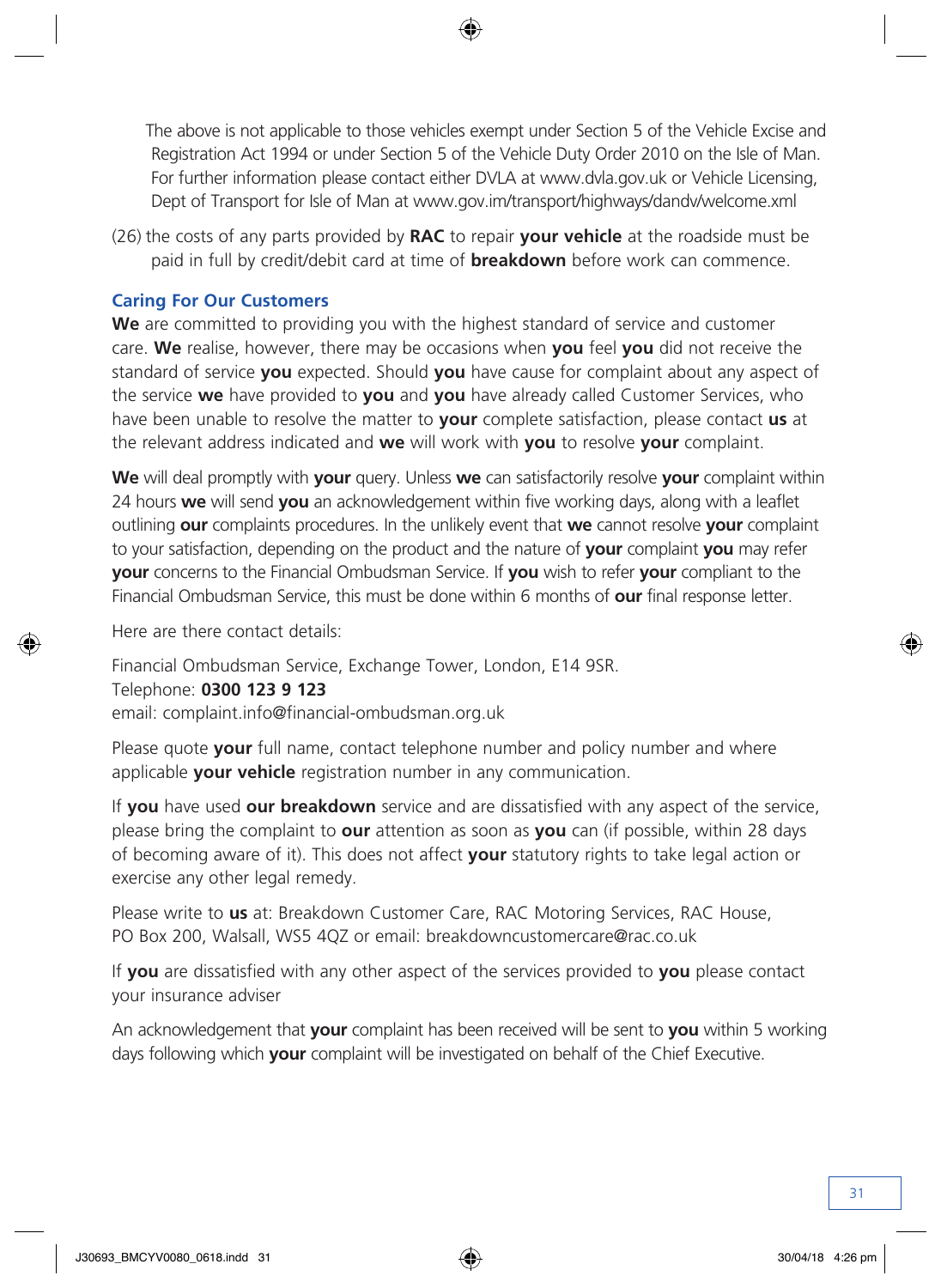#### <span id="page-33-0"></span>**Replacement van cover**

This section applies if **you** have chosen replacement van cover as shown on your **schedule**.

If an insured incident has been reported to **us,** a claim (not including glass) has been made for that vehicle and **your vehicle** is not available for **you** to use, the supplier will supply a replacement vehicle for up to seven days until:

- **D** vour vehicle is recovered:
- **D** vour vehicle is repaired; or
- **we** make a settlement offer (where **your vehicle** is beyond economical repair);

if this happens before the end of the seven-day period.

During this period the vehicle will be insured as a replacement vehicle under this policy. However, if cover on **your vehicle** is restricted to third party fire and theft, the cover on the replacement vehicle will be increased to comprehensive cover. All sections of the policy except Section 11 – Breakdown assistance, will then apply. Any incident relating to the replacement vehicle may affect your no claim discount.

**You** will be responsible for:

- $\Box$  the cost of fuel used.
- $\Box$  collection and delivery charges (if they apply).
- any charges for fitting **accessories**.
- any **excess** which **would** have applied to **your vehicle** which is temporarily replaced, and
- all charges and costs where the vehicle is on hire for more than seven days in a row.  $\Box$

The replacement vehicle will be a:

- car-derived van (a van styled on the car equivalent) if **your vehicle** is a light goods vehicle up to 1.8 tonnes gross vehicle weight, or
- panel van if **your vehicle** is a light goods vehicle between 1.8 and 3.5 tonnes gross vehicle weight.

Replacement vehicles supplied under this section will be of standard type and will not include:

- specialised vehicles such as pick-up trucks, tippers or refrigerated vans, or  $\Box$
- $\Box$ any trailers, semi-trailers or caravans.

#### **Returning replacement vehicles**

The replacement vehicle will be supplied on the condition that **you** will return it to the depot which supplied it unless alternative arrangements have been made with the supplier.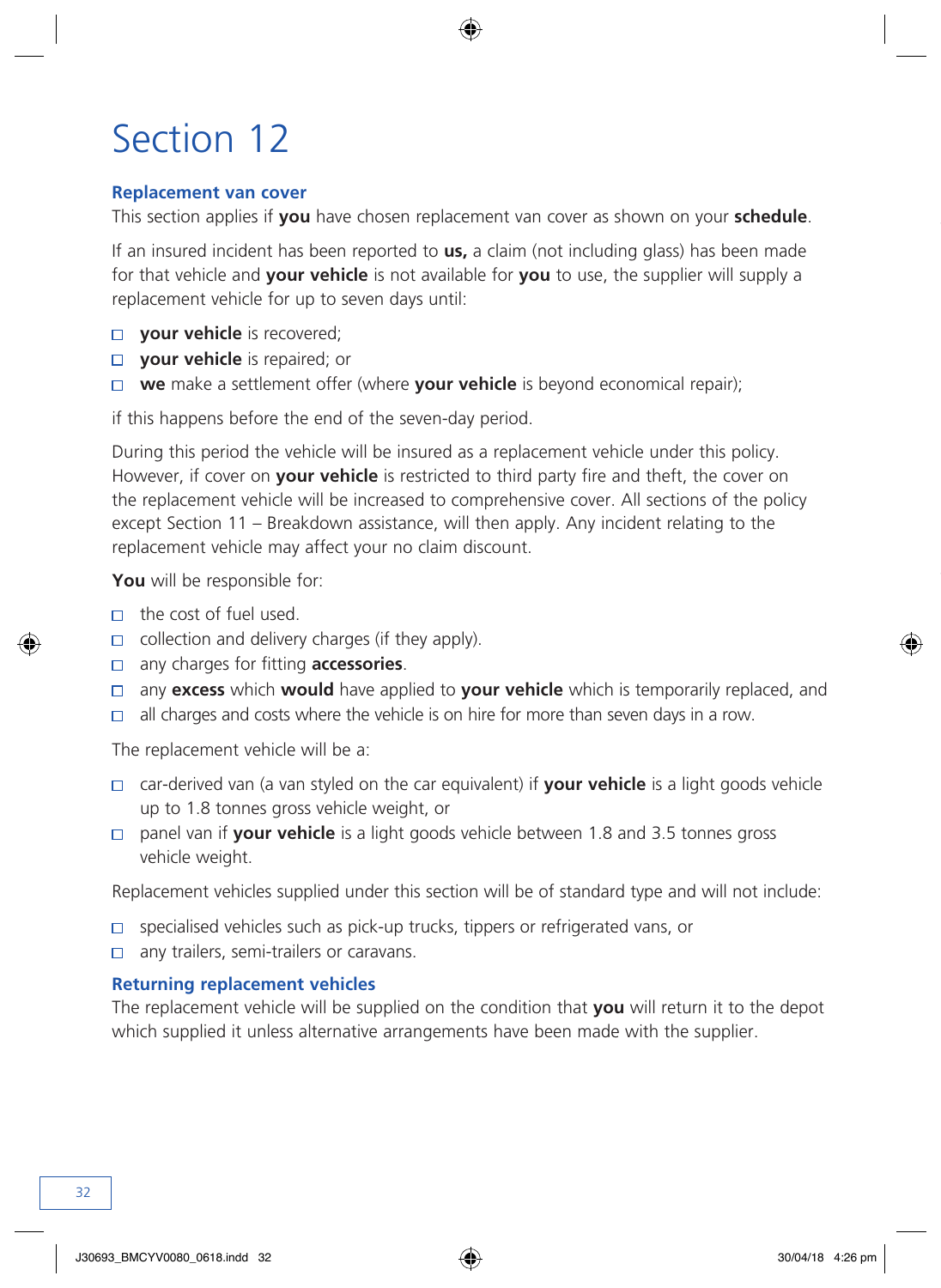### <span id="page-34-0"></span>General exclusions

General exclusions apply to the whole of your Aviva policy

**We** will not pay for:

- (1) any accident, injury, loss or damage while any vehicle that is insured under this policy is being:
- (a) used otherwise than for the purposes described under the 'Limitations as to use' section of your **certificate of motor insurance**, or
- (b) driven by or is in the charge of any person for the purposes of being driven who, or
	- is not described under the section of your **certificate of motor insurance** headed 'Permitted Drivers', or
	- does not have a valid and current licence to drive **your vehicle**, or
	- $\Box$  is not complying with the terms and conditions of the licence, or
	- $\Box$  does not have the appropriate licence for the type of vehicle.

**We** will not withdraw this cover,

- (i) while **your vehicle** is in the custody or control of:
	- a member of the motor trade for the purposes of maintenance or repair, or
	- an employee of a hotel or restaurant or car parking service for the purpose of parking **your vehicle.**
- (ii) if the injury, loss or damage was caused as a result of the **theft** of **your vehicle**.
- (iii) by the reason of the person driving not having a driving licence, if **you** had no knowledge of such deficiency.
- (2) any liability **you** have agreed to accept to the extent **you** would have had if that agreement did not exist.
- (3) (a) loss or destruction of, or damage to, any property or associated loss or expense, or any other loss, or
	- (b) any legal liability that is directly or indirectly caused by, contributed to by or arising from:
	- (i) ionising radiation or contamination by radioactivity from any irradiated nuclear fuel or from any nuclear waste from the combustion of nuclear fuel.
	- (ii) the radioactive, toxic explosive or hazardous properties of any explosive nuclear assembly or nuclear component thereof.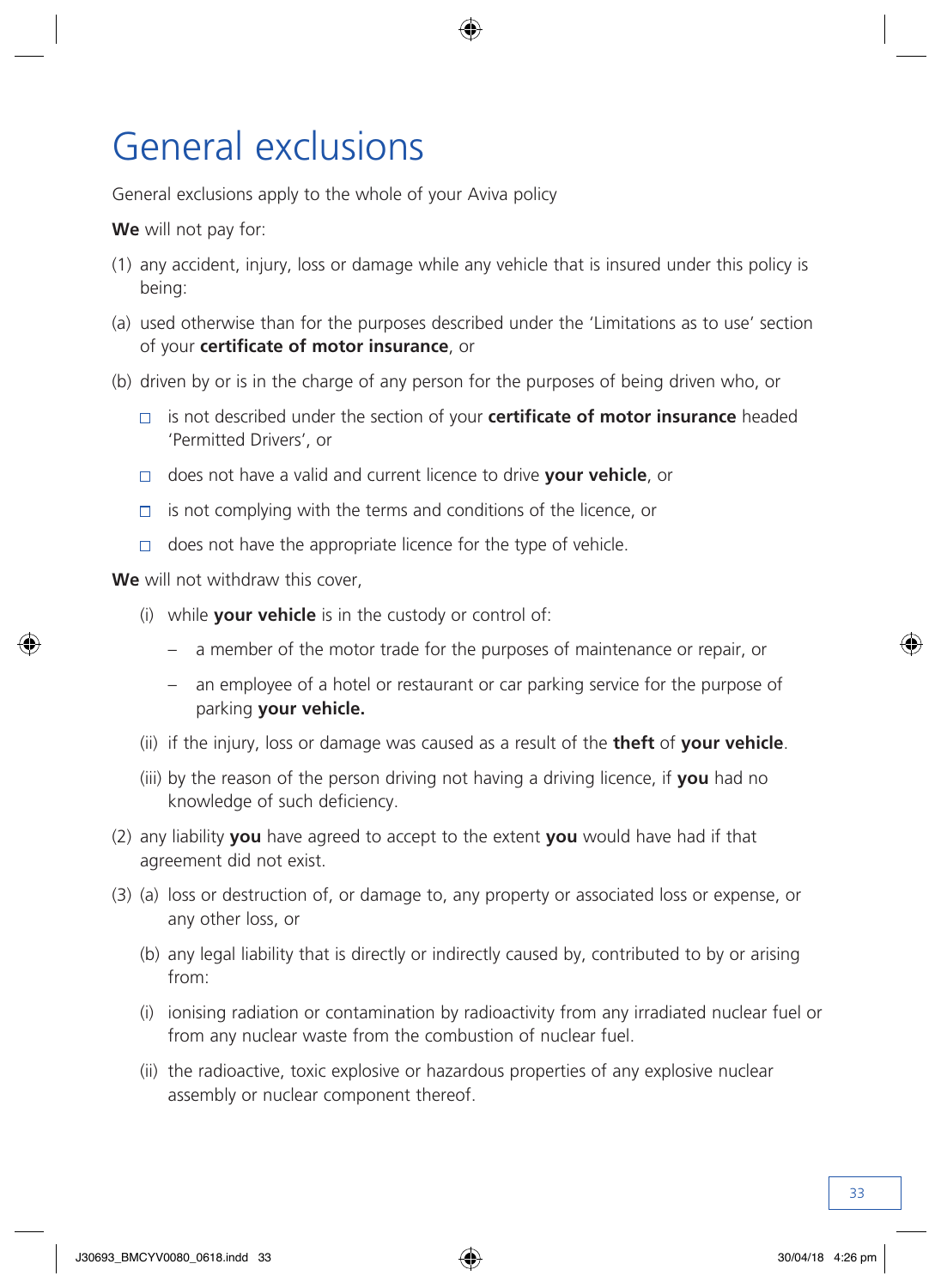- (4) any consequence whatsoever which is the direct or indirect result of any of the following, or anything connected with any of the following, whether or not such consequence has been contributed to by any other cause or event:
	- (a) War, invasion, act of foreign enemy, hostilities or a warlike operation or operations (whether war be declared or not), civil war, rebellion, revolution, insurrection, civil commotion, assuming the proportions of or amounting to an uprising, military or usurped power.
	- (b) any action taken in controlling, preventing, suppressing or in any way relating to (a) above.

except to the extent that it is necessary to meet the requirements of the **Road Traffic Acts**.

(5) any accident, injury, loss or damage if **your vehicle** is registered outside the **territorial limits**.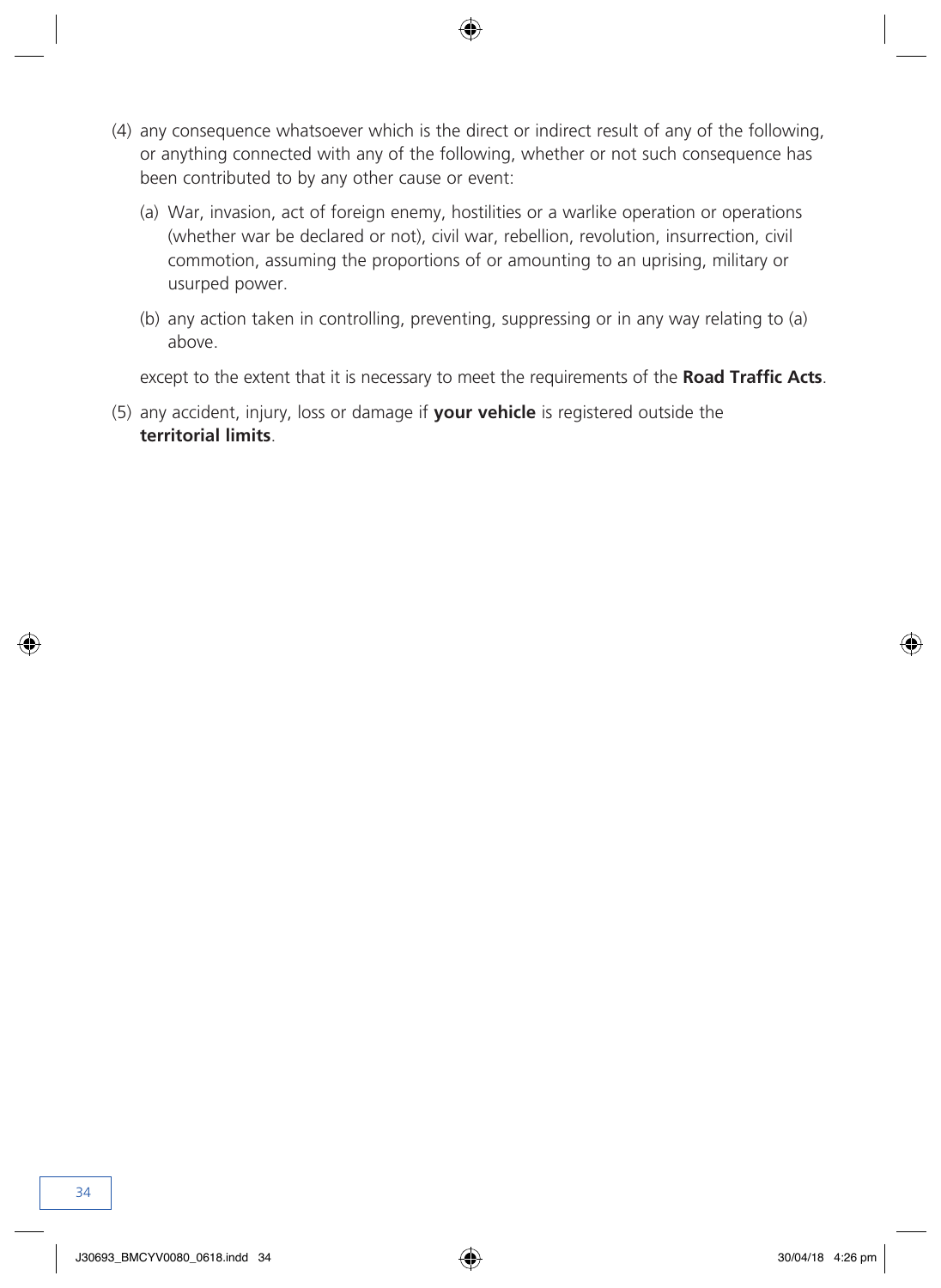### <span id="page-36-0"></span>General conditions

General conditions apply to the whole of your Aviva policy

#### **Claims procedure**

(1) **You** must report any accident, injury, loss or damage to **us** as soon as possible so **we** can tell **you** what to do next and help resolve any claim.

If **you** receive any contact from another party in relation to your claim, please re-direct this to **us** and **we** will manage it on your behalf.

**You** or anyone acting on your behalf must also let **us** know immediately if anyone insured under this policy is to be prosecuted as a result of an incident or if there is to be an inquest or a fatal accident inquiry.

(2) **You** or anyone else claiming under this policy, must not admit to any claim, promise any payment or refuse any claim without our written consent.

If **we** want to, **we** can take over and conduct in your name or that of the person claiming under the policy the defence or settlement of any claim or take proceedings for our own benefit to recover any payment **we** have made under this policy.

**We** shall have full discretion in the conduct of any proceedings or the settlement of any claim.

The person who is seeking payment under this policy shall give **us** all the relevant information, documents and assistance **we** require to enable any claim to be validated for **us** to achieve a settlement or pursue a recovery.

| Below are some examples of what we may request. However, we may also<br>ask for other information, documents and assistance relevant to your claim.                                                                                               |                                                                                                                                                                                                      |                                                                        |  |  |  |
|---------------------------------------------------------------------------------------------------------------------------------------------------------------------------------------------------------------------------------------------------|------------------------------------------------------------------------------------------------------------------------------------------------------------------------------------------------------|------------------------------------------------------------------------|--|--|--|
| <b>Information</b>                                                                                                                                                                                                                                | <b>Documents</b>                                                                                                                                                                                     | <b>Assistance</b>                                                      |  |  |  |
| Details of third parties<br>and witnesses<br>$\Box$ Statement of events<br>relating to your claim<br>$\Box$ Sketch or photograph<br>of the accident scene<br>$\Box$ Correspondence<br>received from another<br>party (including court)<br>papers) | Driving licence<br>$\Box$<br>$\Box$ Proof of identity and<br>address<br>$\Box$ Vehicle documentation<br>such as V5, MOT and<br>proof of purchase<br>Receipts and invoices<br>TТ<br>Finance documents | $\Box$ Attendance at court<br>$\Box$ Meetings with solicitors<br>or us |  |  |  |

(3) **You** must notify the police as soon as reasonably possible if **your vehicle** is lost, stolen or broken into.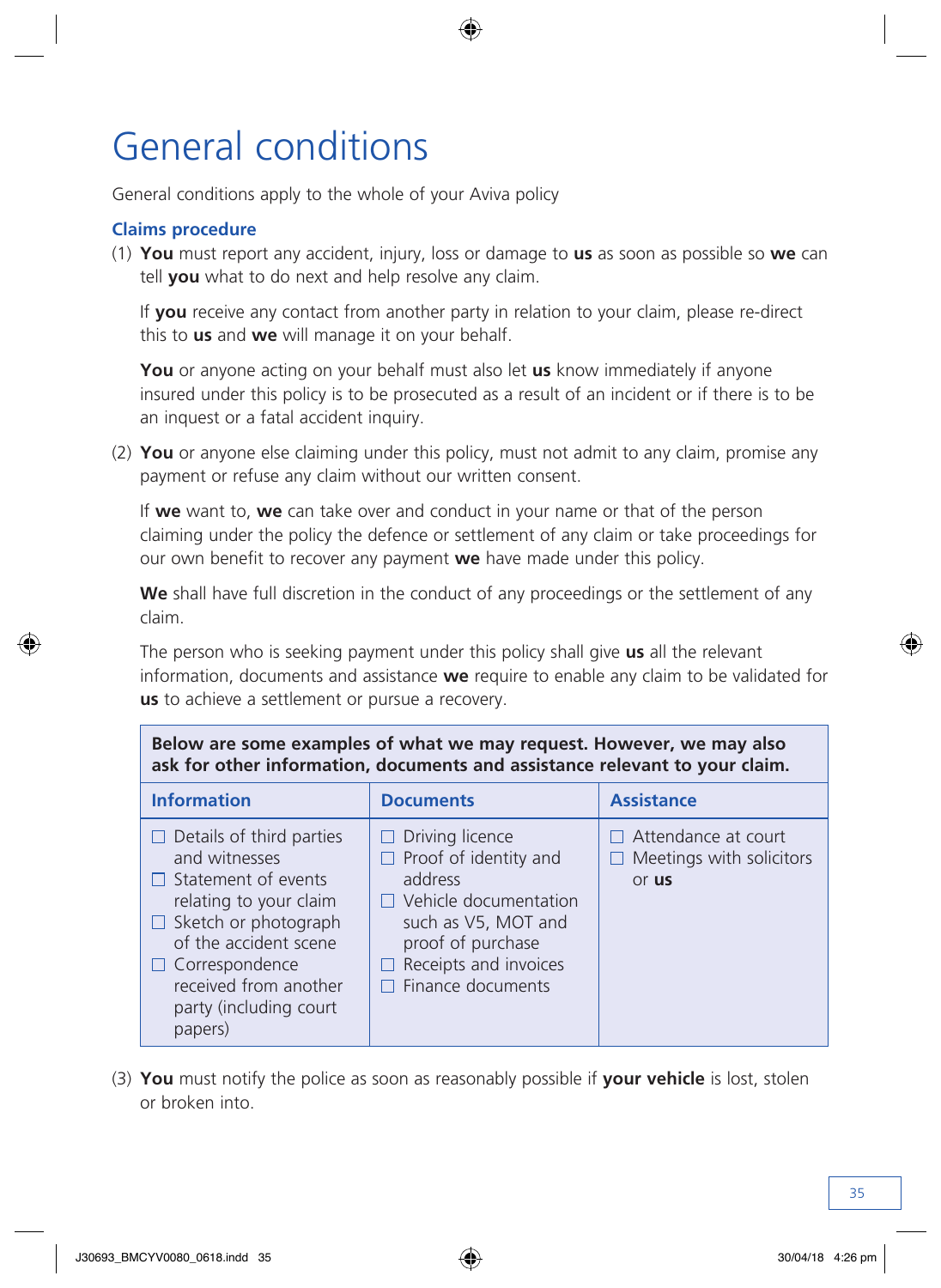#### **Cancelling this policy**

#### (4a) Your right to cancel

Following the expiry of your 14 day statutory cooling off period **you** continue to have the right to cancel this policy at any time during its term. If **you** do so, **you** will be entitled to a refund of the premium paid in respect of the cancelled cover, less a proportionate deduction for the time **we** have provided such cover. If **you** cancel your policy **we** will also charge a fee of £25.00 (plus Insurance Premium Tax where applicable) to cover our administrative costs.

To cancel, please contact your insurance adviser at the address shown on your **schedule**.

#### (4b) Our right to cancel

**We** (or any agent **we** appoint and who acts with our specific authority) may cancel this policy where there is a valid reason for doing so, by sending at least 7 days' written notice to your last known postal and/or e-mail address setting out the reason for cancellation.

Valid reasons include but are not limited to the following:

- $\Box$  Non payment of premium (including non payment of instalments under an Aviva monthly Credit facility). If premiums or instalment payment(s) are not paid when due **we** will write to **you** requesting payment by a specific date. **We** will give **you** at least 14 days' notice in writing if **we** intend to cancel due to non-payment under an Aviva monthly credit facility. If **we** receive payment by the date set out in the letter **we** will take no further action. If **we** do not receive payment by this date **we** will cancel the policy from the cancellation date shown on the letter.
- □ Where **we** reasonably suspect fraud.
- Where the **persons insured** fail to co-operate with **us** or provide **us** with information or documentation **we** reasonably require, and this affects our ability to process a claim or defend our interests. See the 'Claims procedure' section of the General Conditions in this policy booklet.
- Where **you** have not taken reasonable care to provide complete and accurate answers to the questions **we** ask. See the "Contract of Insurance and Information and Changes **we** need to know about" section of this policy booklet and the separate 'Important Information' notices supplied.

If **we** cancel the policy under this section **you** will be entitled to a refund of the premium paid in respect of the cancelled cover, less a proportionate deduction for the time **we** have provided such cover, unless the reason for cancellation is fraud and/or **we** are legally entitled to keep the premium under the Consumer Insurance (Disclosure and Representations) Act 2012.

If **we** cancel the policy **we** will also charge a fee of £25.00 (plus Insurance Premium Tax where applicable) to cover **our** administrative costs.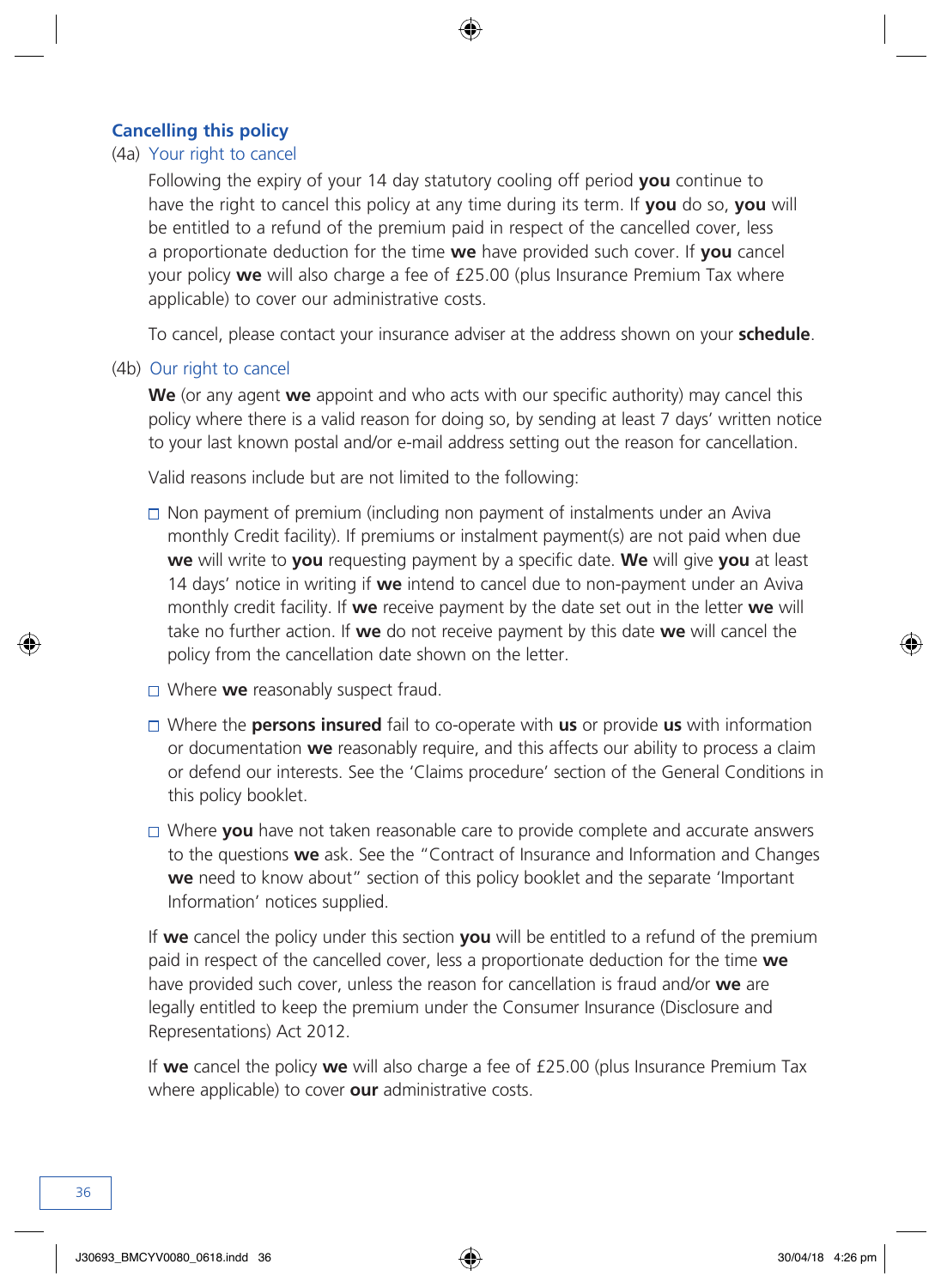Important Note: The Consumer Insurance (Disclosure and Representations) Act 2012 sets out situations where failure by a policyholder to provide complete and accurate information requested by an insurer allows the insurer to cancel the policy, sometimes back to its start date and to keep any premiums paid.

Where our investigations provide evidence of fraud or a serious non-disclosure **we** may cancel the policy immediately and backdate the cancellation to the date of the fraud or when **you** provided **us** with incomplete or inaccurate information, which may result in your policy being cancelled from the date **you** originally took it out.

#### **Other insurance**

(5) If at the time of any claim arising under this policy there is any other insurance policy covering the same loss, damage or liability, **we** will only pay our share of the claim. This condition does not apply to personal accident benefits under Section 3 – Injury to you or your partner, which will be paid as indicated under that section.

This provision will not place any obligation upon **us** to accept any liability under Section 2 – Your liability which **we** would otherwise be entitled to exclude under exclusion 1 to Section 2.

#### **Your duty to prevent loss or damage**

(6) **You** shall at all times take all reasonable steps to safeguard **your vehicle** from loss or damage.

**You** shall maintain **your vehicle** in a roadworthy condition.

**You** will allow **us** to have free access to examine **your vehicle** and **trailer** at all times.

#### **Your duty to comply with policy conditions**

(7) Our provision of insurance under this policy is conditional upon **you** observing and fulfilling the terms, provisions, conditions and **clauses** of this policy.

#### **Fraud**

(8) If your claim is in any way dishonest or exaggerated **we** will not pay any benefit under this policy or return any premium to **you** and **we** may cancel your policy immediately and backdate the cancellation to the date of the fraudulent claim. **We** may also take legal action against **you**.

#### **Payments made under compulsory insurance regulations and rights of recovery**

(9) If the law in any country in which this policy operates requires **us** to settle a claim which, if this law had not existed, **we** would not be obliged to pay, **we** reserve the right to recover such payments from **you** or from the person who incurred the liability.

#### **Direct right of access**

(10) Third parties may contact **us** directly in the event of accident, loss or damage as allowed under the European Communities (Rights Against Insurers) Regulations 2002. In these circumstances **we** may deal with any claim, subject to the terms and conditions of your policy.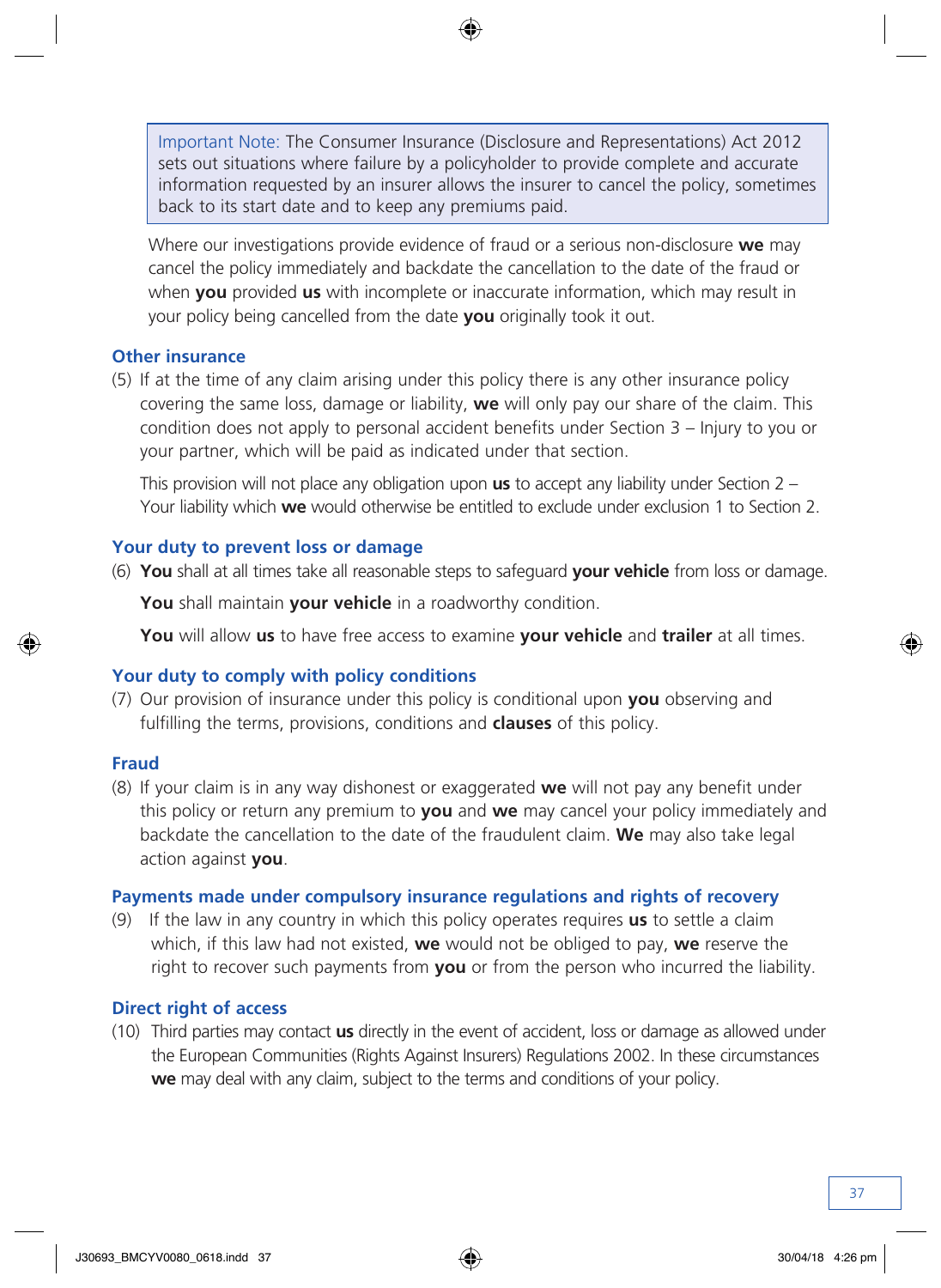#### **Monthly premiums**

(11) If **you** are paying monthly premiums, these will be due on the start date of the insurance shown on your **schedule** and on the same date of each following month. If **you** do not pay the first premium, the policy will be invalid.

**We** will provide **you** with one month's cover for each monthly premium **you** pay. If **you** have paid one or more premiums but then fail to pay any premium after that, **we** will have the right to cancel the policy as set out in the General Conditions section of this policy booklet.

#### **Monthly payment plan**

(12) If **you** are paying the premium using an Aviva monthly credit facility, **you** must make the regular monthly payments as required in the credit agreement. If **you** do not do this **we** may cancel this insurance as set out in the General Conditions section of this policy booklet.

If the credit agreement requires **you** to pay a deposit, this deposit is required by the date the insurance starts or the policy will not be valid.

#### **Mileage**

(13) **We** reserve the right to establish the mileage on **your vehicle** at any time where your policy has been rated on a selected annual mileage basis. Where the annual mileage has been exceeded your premium will be increased to that which applies to the mileage driven. If **we** become aware that the annual mileage has been exceeded at the time of a claim the additional premium will be deducted from the claim payment. The higher premium will apply from the commencement of the **period of insurance**.

#### **Vehicle sharing and insurance**

- (14) If **you** receive a contribution as part of a car sharing agreement involving the use of any car insured under this policy for carrying passengers for social or similar purposes, **we** will not consider this to be carriage of passengers for hire or reward provided:
	- □ **your car** is not constructed or adapted to carry more than eight passengers (excluding the driver).
	- $\Box$  passengers are not being carried in the course of a business of carrying passengers.
	- $\Box$  total contributions received for the journey concerned do not involve an element of profit.

#### **Important**

(15) If **your vehicle** is used under a vehicle sharing agreement and there is any doubt as to whether this arrangement is covered by the terms of your policy **you** should immediately contact your insurance adviser for confirmation.

#### **Information we need to know about**

(16) **You** must take reasonable care to provide complete and accurate answers to the questions **we** ask when **you** take out, make changes to, and renew your policy.

If the information provided by **you** is not complete and accurate **we** may:

- $\Box$  Cancel your policy and refuse to pay any claim,
- $\Box$  Not pay any claim in full,
- Revise the premium and/or change the **excess** or the extent of the cover may be affected.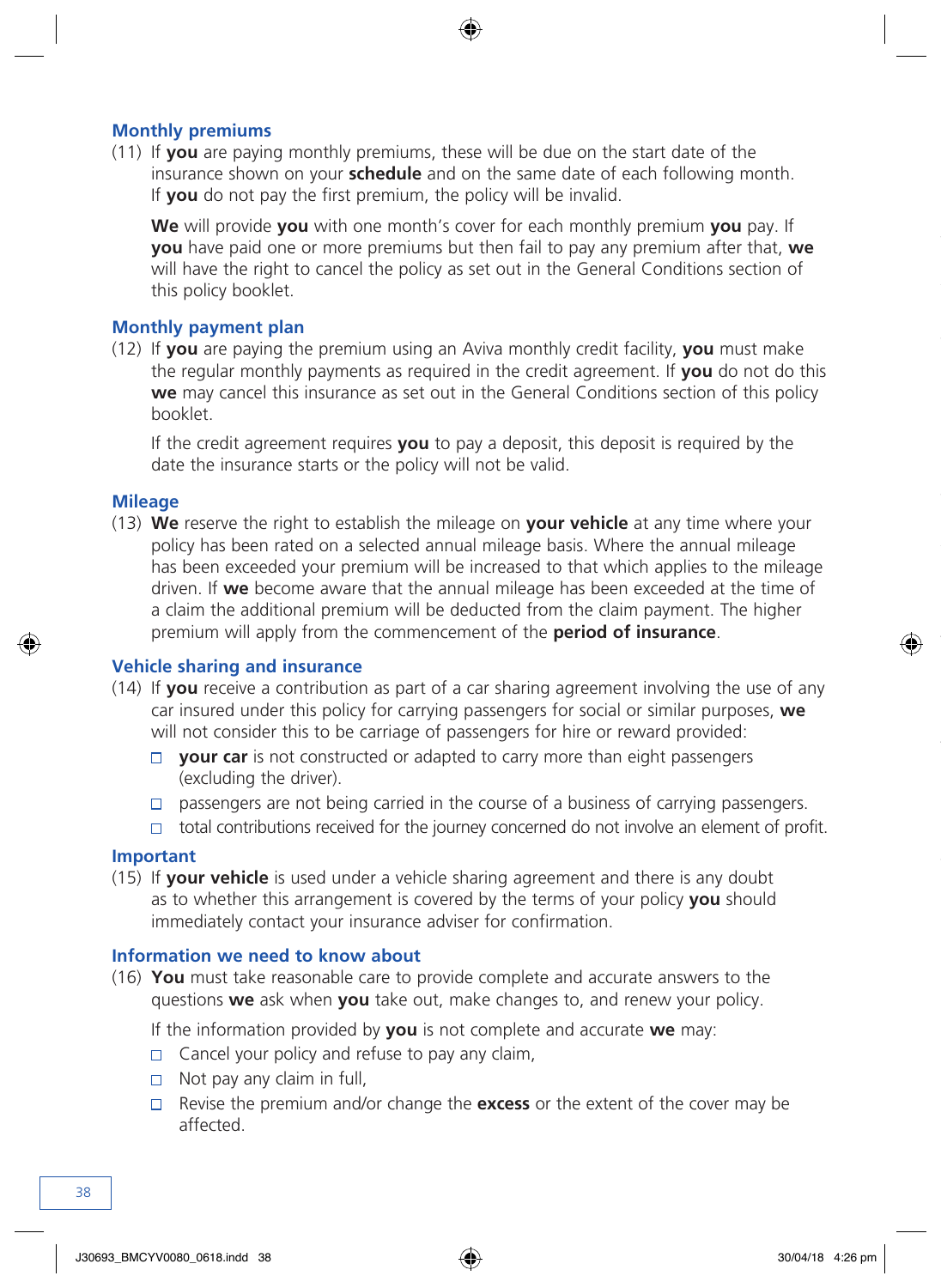# Complaints procedure

#### **Our Promise of Service**

Our goal is to give excellent service to all our customers but **we** recognise that things do go wrong occasionally. **We** take all complaints **we** receive seriously and aim to resolve all our customers' problems promptly. To ensure that **we** provide the kind of service **you** expect **we** welcome your feedback. **We** will record and analyse your comments to make sure **we**  continually improve the service **we** offer.

#### **What will happen if you complain**

- **We** will acknowledge your complaint promptly.
- □ **We** aim to resolve all complaints as quickly as possible.

Most of our customers' concerns can be resolved quickly but occasionally more detailed enquiries are needed. If this is likely, **we** will contact **you** with an update within 10 working days of receipt and give **you** an expected date of response.

#### **What to do if you are unhappy**

If **you** are unhappy with any aspect of the handling of your insurance **we** would encourage **you**, in the first instance, to seek resolution by contacting your insurance adviser.

If **you** are unhappy with the outcome of your complaint, **you** may refer the matter to the Financial Ombudsman Service at:

The Financial Ombudsman Service Exchange Tower London E14 9SR

Telephone: 0800 023 4567 (Calls from UK landlines and mobiles are free) or 0300 123 9123

Or simply log on to their website at www.financial-ombudsman.org.uk.

Whilst **we** are bound by the decision of the Financial Ombudsman Service, **you** are not. Following the complaints procedure does not affect your right to take legal action.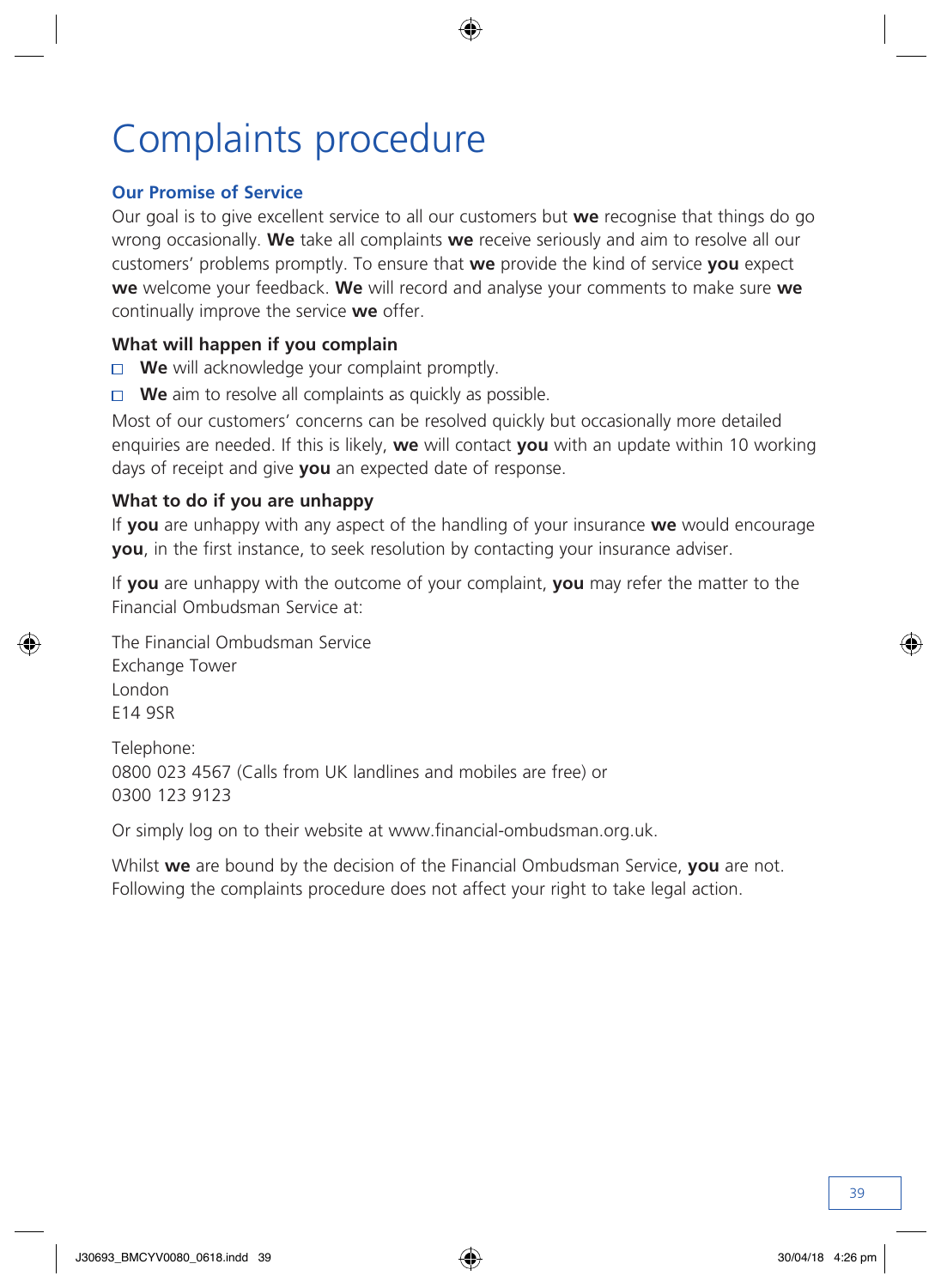### **Notes**